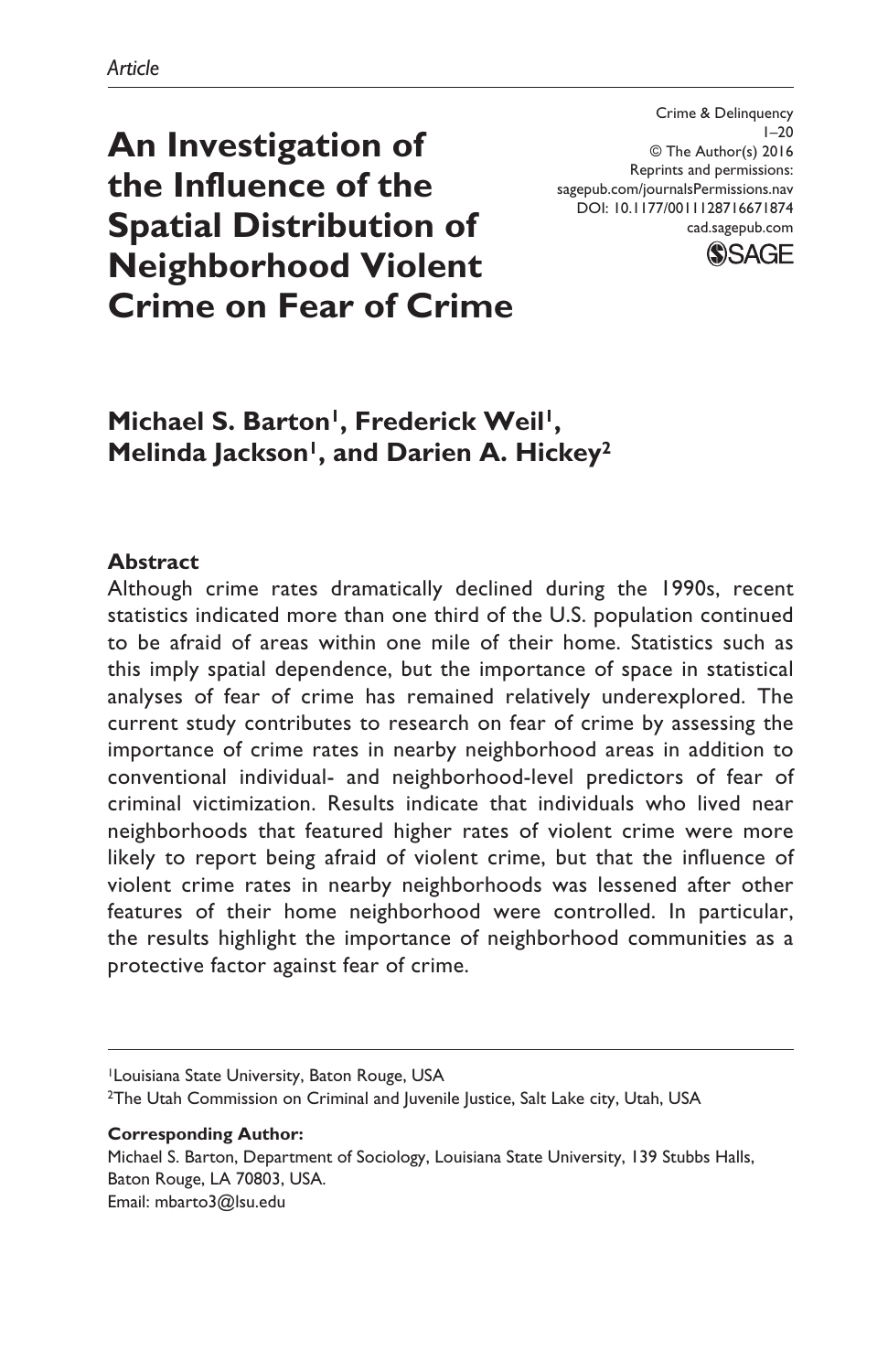### **Keywords**

fear of crime, spatial data analysis, neighborhood violent crime

# **Introduction**

Statistics recently released by Gallup (Dugan, 2015) indicate that about one third of Americans were concerned about being victimized by a crime in an area within one mile of their neighborhood although crime rates have declined dramatically since the early 1990s. Prior research found fear of crime was the product of individual and neighborhood factors. Individual-level factors associated with higher fear of crime include age, sex, race, socio-economic status, and whether the individual was previously victimized by crime (Ferraro, 1995; Schafer, Huebner, & Bynum, 2006; Skogan, 1990; Snedker, 2015; Sutton & Farrall, 2005). Macrolevel analyses of fear of crime found residents of neighborhoods who perceived their neighborhood to be unsafe (Covington & Taylor, 1991; Jackson, 2004; Taylor, 2001) and/or who belonged to communities characterized by lower levels of social cohesion and organizational participation (Garcia, Taylor, & Lawton, 2007; Taylor, 2001) were more likely to be concerned about crime. Although recent research recognized the simultaneous importance of individual and context factors for fear of crime, an area that has gone underexplored was the importance of changes in neighboring areas (Brunton-Smith & Sturgis, 2011; Doran & Lees, 2005; Snedker, 2015; Wyant, 2008). Interestingly, research that accounted for spatial dependence controlled for either variation in neighborhood demographics (Doran & Lees, 2005) or the extent to which individuals in neighboring areas were afraid of crime (Wyant, 2008). This was important because survey questions such as the one used by Gallup asked whether respondents were afraid of criminal victimization in areas near their home, not whether respondents were afraid of people in areas near their home or whether they were aware of the extent to which individuals in neighboring areas were afraid of crime.

The current study contributes to research on fear of crime by assessing whether variation in violent crime rates in neighboring areas predicted whether individuals were fearful of criminal victimization. The analyses focus on the City of Baton Rouge, Louisiana, because media reports and crime statistics highlighted it as one of the most violent cities in America (Federal Bureau of Investigation, 2013; Fuchs, 2013; Johnson, 2013). Previous research found that media discussions of the prevalence of violent crime were associated with increased fear of crime (Chiricos, Hogan, & Gertz, 1997; Jackson, 2005). Although the primary contribution of this study is the assessment of the importance of spatial variation in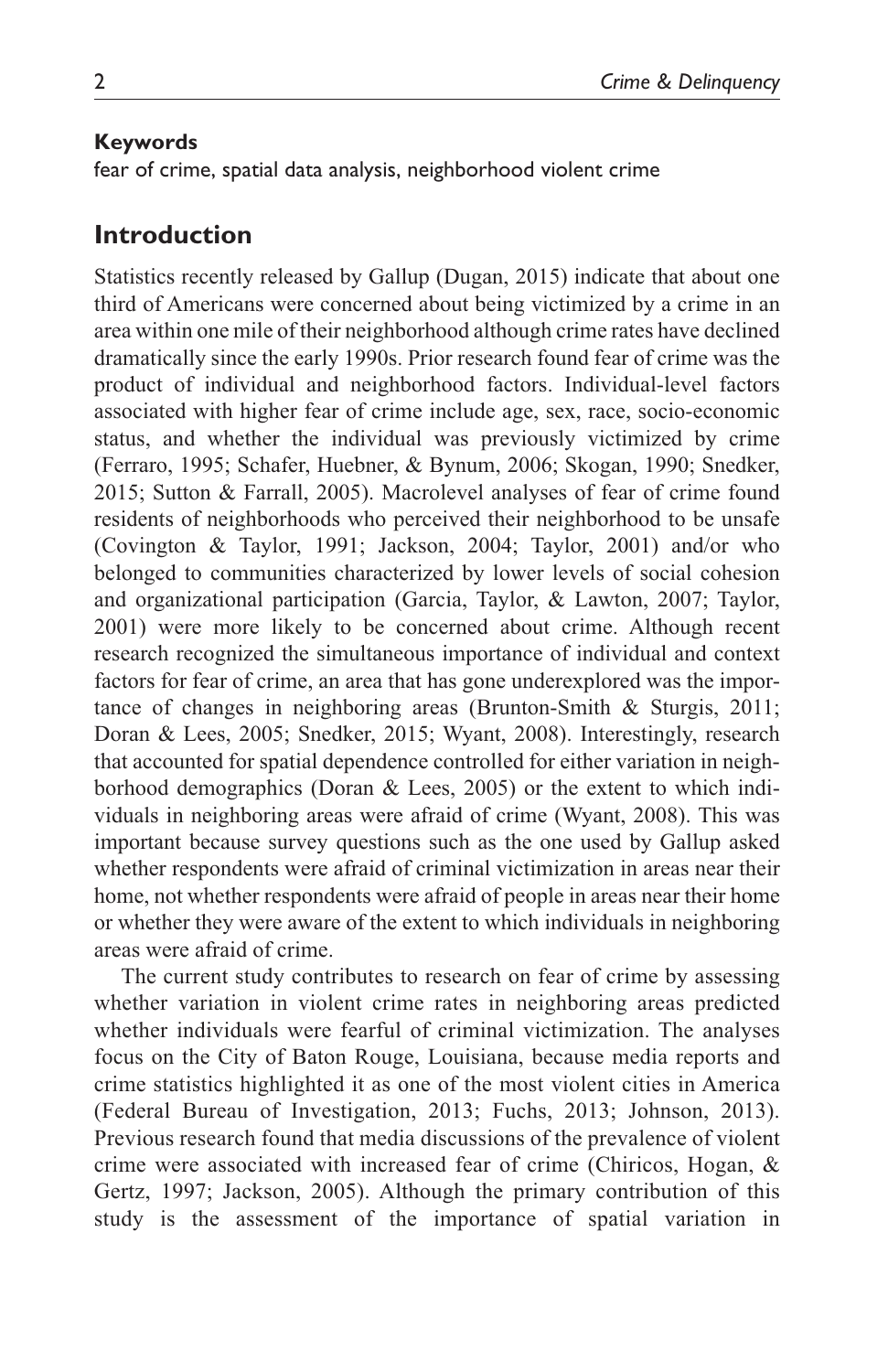neighborhood rates of violent crime, the current study also contributes to research on fear of crime by exploring this issue in a medium-sized city. The results indicate individuals who lived in or near areas that featured higher rates of violent crime were more likely to report being afraid of violent crime, but that the influence of neighborhood violent crime rates on fear of crime was lessened after other neighborhood characteristics were controlled.

# **Explanations of Fear of Crime**

Research on fear of crime has drawn upon three theoretical frameworks: the vulnerability model, the disorder model, and the social integration model (Alper & Chappell, 2012; Brunton-Smith & Sturgis, 2011; Bursik & Grasmick, 1993; Wyant, 2008). The vulnerability model emphasizes individual characteristics associated with different levels of concern about criminal victimization, while the disorder and social integration models emphasize contextual features of neighborhoods and neighborhood communities that influence concern about criminal victimization. The proceeding sections explore the importance of each of these perspectives for the broader literature and the current study.

# *Individual Vulnerability*

Research on individual characteristics associated with vulnerability has identified many characteristics associated with differential concern about crime. Assessments of factors associated with vulnerability found fear of criminal victimization was more common among women (Franklin & Franklin, 2009; McNeeley & Yuan, 2016; Pain, 2001; Reid & Konrad, 2004; Schafer et al., 2006; Wyant, 2008), racial and ethnic minorities (Brunton-Smith & Sturgis, 2011; Day, 1999; Snedker, 2015), lower class individuals (McGarrell, Giacomazzi, & Thurman, 1997; Will & McGrath, 1995), unmarried individuals (Cossman & Rader, 2011; Toseland, 1982), and those who had experienced a criminal victimization (Alper & Chappell, 2012; Brunton-Smith & Sturgis, 2011; Snedker, 2015). Research on vulnerability also found that age was an important factor, but results were not consistent with some studies reporting greater fear among the elder (Mirrlees-Black, Budd, Partridge, & Mayhew, 1998; Gubrium, 1974 and others reporting greater fear among younger individuals (Ferraro, 1995; Pain, 2001; Skogan, 1990). Overall, the findings of this research indicate fear of crime tends to be higher among individuals who were less able to protect themselves against or who were at greater risk of criminal victimization.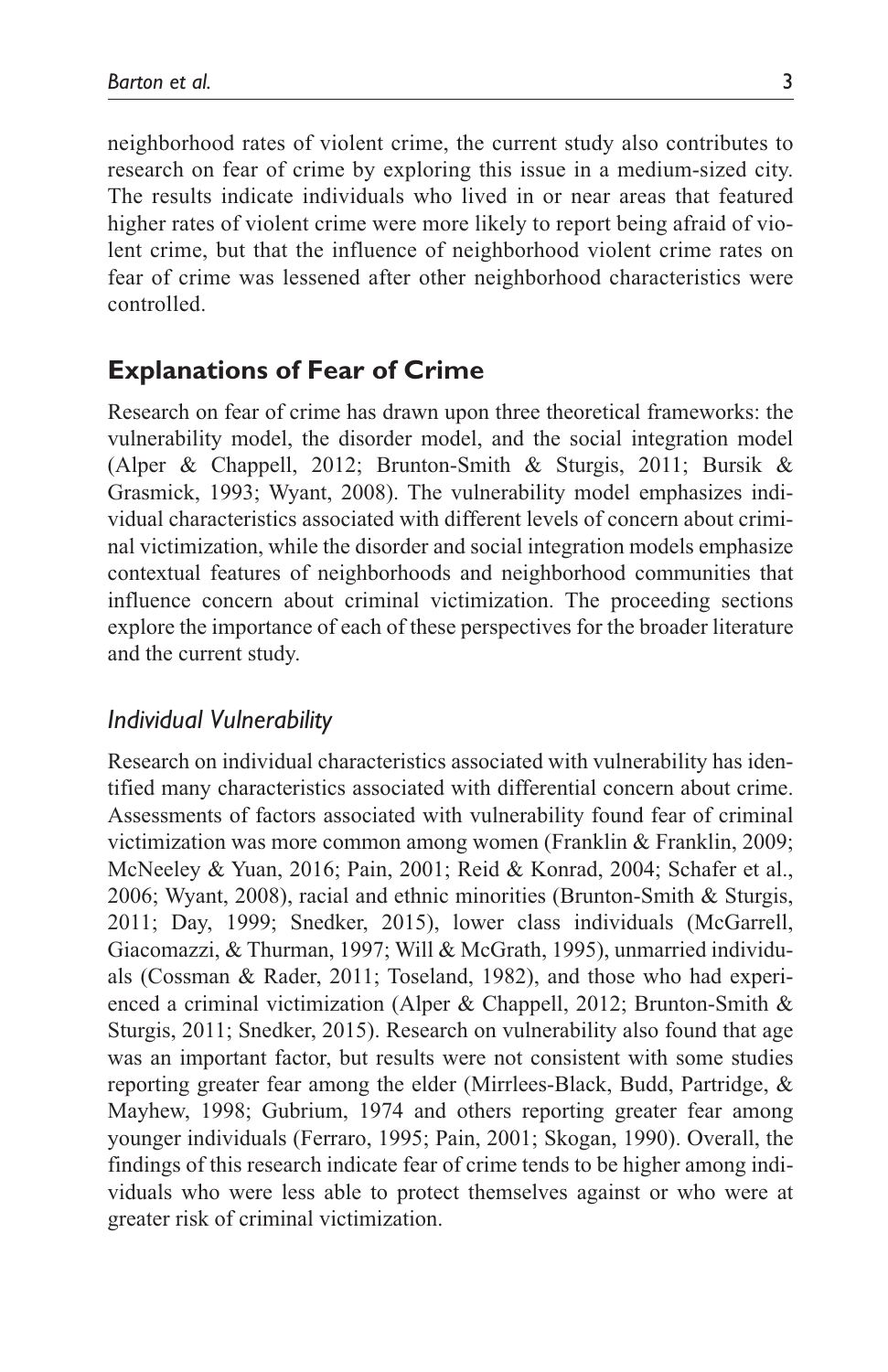# *Neighborhood Disorder*

Much of the research on neighborhood predictors of fear of crime drew upon the disorder model, which was rooted in the Broken Windows/ Incivilities Thesis. The Broken Windows/Incivilities Thesis argues fear of crime and occurrences of crime tend to be more common in neighborhoods characterized by signs of social (public arguments, public drunkenness) and physical disorder (graffiti, vandalism) because the visibility of these incivilities discourages neighborhood residents from spending time in their neighborhood outside of their home or engaging with other neighborhood residents (Kelling & Coles, 1996; Taylor, 2001; Wilson & Kelling, 1982). The decreased time spent in public or engaging with their neighbors allows low-level criminal activities to flourish, which further encourages neighborhood residents to feel unsafe in their neighborhood (Kelling & Coles, 1996; Taylor, 2001). Although conceptually appealing, empirical assessments of the Broken Windows/Incivilities Thesis produced mixed evidence.

Research on the importance of disorder for fear was generally supportive. Hinkle and Weisburd (2008) found perceptions of social disorder and observed levels of physical disorder were strongly associated with fear of crime. Similarly, research by Markowitz, Bellair, Liska, and Liu (2001) and Wyant (2008) found perceptions of incivilities in a neighborhood predicted fear of crime even after controlling for characteristics of the neighborhood including the amount of violent crime in the respondent's neighborhood. More recently, McNeeley and Yuan (2016) reported individuals who lived in neighborhoods that featured higher rates of incivilities were more likely to perceive themselves at greater risk of victimization. Findings by Snedker (2015), however, provide a caveat to the influence of disorder on fear of crime as it was found disorder was a stronger predictor of fear of crime for women than men.

Assessments of the importance of disorder for actual crime rates also indicated mixed support for the theory. Skogan's (1990) research on the correlation of disorder and violent crime in Chicago identified a strong positive correlation of disorder with robbery. Similarly, Kelling and Coles (1996) highlighted a strong correlation between the use of order maintenance policing strategies based upon the broken windows thesis implemented and dramatic reductions in felonies overall and robberies in particular in the New York City subway system. Furthermore, more sophisticated analyses conducted by Rountree, Land, and Miethe (1994) found neighborhood burglary rates in Seattle were higher in neighborhoods where incivilities were common.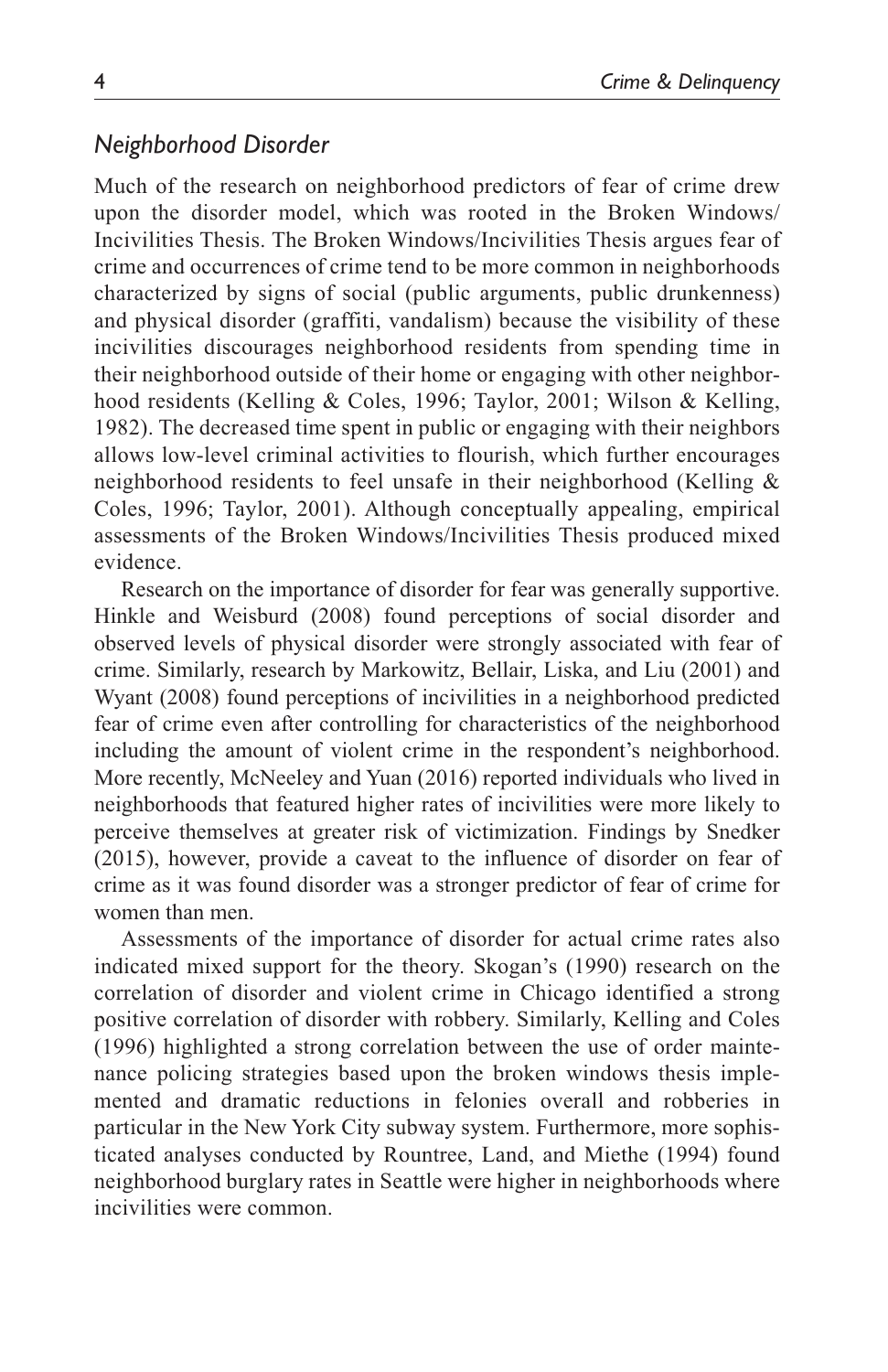Other research, however, did not find disorder was associated with crime. Sampson and Raudenbush (1999) found the association of disorder and crime was spurious as crime and disorder were the result of low collective efficacy. Similarly, research by Rosenfeld, Fornango, and Rengifo (2007) found order maintenance policing had a modest negative impact on homicide and robbery rates in New York City, but the authors also found changes in the socio-economic and racial composition of neighborhoods had stronger negative associations with homicide and robbery rates. Doran and Lees (2005) help to put these unsupportive findings in context as they suggest environmental improvements will reduce fear of crime if they have an impact on social factors, such as the strength of the local community or changes in the socioeconomic and racial composition of neighborhoods.

An additional problem for the Broken Windows/Incivilities Thesis pertains to the association of neighborhood crime rates with fear as research on the relationship of neighborhood crime with fear of criminal victimization yielded mixed results. For example, Brunton-Smith and Sturgis (2011) and Kruger, Hutchinson, Monroe, Reischl, and Morrel-Samuels (2007) found fear of criminal victimization was significantly higher in neighborhoods characterized by higher crime. In contrast, research by Carvalho and Lewis (2003) and Schafer et al. (2006) did not find fear of crime was a function of neighborhood crime rates. Although these results were contradictory, they were also difficult to compare due to differences in research design. Brunton-Smith and Sturgis (2011) and Kruger et al. (2007) analyzed multilevel models that assessed the simultaneous importance of multiple individual and neighborhood factors. In contrast, Schafer et al. (2006) assessed multilevel models, but the only neighborhood-level measure included was a measure of the personal crime in the neighborhood. Furthermore, Carvalho and Lewis (2003) sampled disadvantaged urban residents from a sample of Chicago welfare recipients, which limited the number of neighborhoods included in the analysis. Therefore, it is reasonable to expect neighborhood crime rates will be influential in predicting whether neighborhood residents were afraid of criminal victimization.

Where quite a few assessments of the disorder model incorporated measures of the crime rates in which the respondent lived, the importance of characteristics of neighboring areas was largely underexplored. Neighborhoods were not completely isolated from each other, which meant that events that occurred in neighboring areas likely had implications for the focal neighborhoods. For example, Pain, MacFarlane, Turner, and Gill (2006) and Doran and Lees (2005) found individuals avoid particular areas perceived to be dangerous. In contrast, Wyant (2008) found that although fear of crime displayed significant clustering among neighborhoods, levels of fear in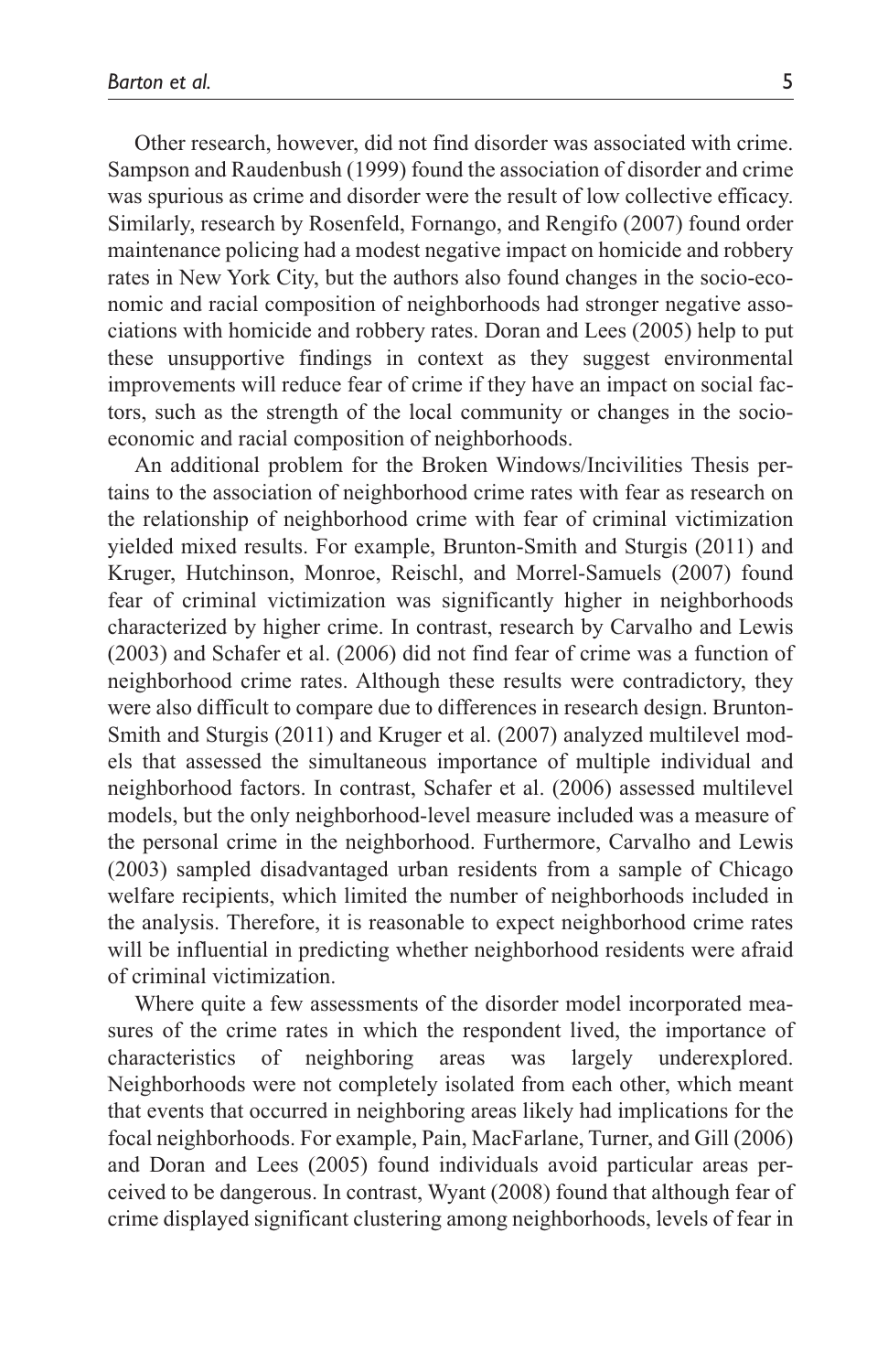neighboring areas were not important in multivariate models. The current study explores this issue by assessing the significance of the spatial lag of violent crime in neighboring areas.

# *Social Integration*

Whereas the disorder model focuses on the neighborhood environment, the social integration model emphasizes the ability of neighborhood communities to inhibit fear of crime (Alper & Chappell, 2012; Lewis & Salem, 1986; Markowitz et al., 2001). This framework is grounded in the social disorganization/collective efficacy framework, which predicts crime will be higher in neighborhoods characterized by concentrated disadvantage, residential instability, and racial and ethnic heterogeneity because these factors weaken local communities (Sampson, 2012; Sampson, Raudenbush, & Earls, 1997; Shaw & McKay, 1942/1969). Although much of the research on fear of crime described the importance of fear for community organization, few assessments of the disorganization framework included measures of fear of crime (Woldoff, 2006). An important consideration when bringing fear into such models was that fear was linked to social integration and collective efficacy, which co-varied, but were distinct concepts (Gibson, Zhao, Lovrich, & Gaffney, 2002). Social integration referred to whether residents knew their neighbors, talked to their neighbors, and felt as if their neighborhood was "home" (Gibson et al., 2002; Morenoff et al., 2001). In contrast, collective efficacy referred to the intensity of social cohesion and the willingness of neighborhood residents to intervene on behalf of the common good (Sampson, 2012; Sampson et al., 1997). The key distinction between these concepts was that collective efficacy assumed a shared sense of expectations of appropriate behavior (Gibson et al., 2002). Most research on fear of crime did not distinguish between these concepts because they were so closely tied together (Taylor, 2001).

Assessments of the social integration model support claims that fear of crime was higher in neighborhoods characterized by weaker community. Alper and Chappell (2012) tested the vulnerability, disorder, and integration models against each other and found the integration model did the best job of predicting fear of crime as its measure of trust in neighbors was more strongly associated with fear of criminal victimization than prior victimization experiences or perceptions of neighborhood disorder. Similarly, Gibson et al. (2002) found residents of socially integrated neighborhoods perceived greater collective efficacy in their local community, which made them less concerned about crime. Furthermore, Markowitz et al. (2001) found cohesion, neighborhood crime and disorder, and fear of crime were all part of a reciprocating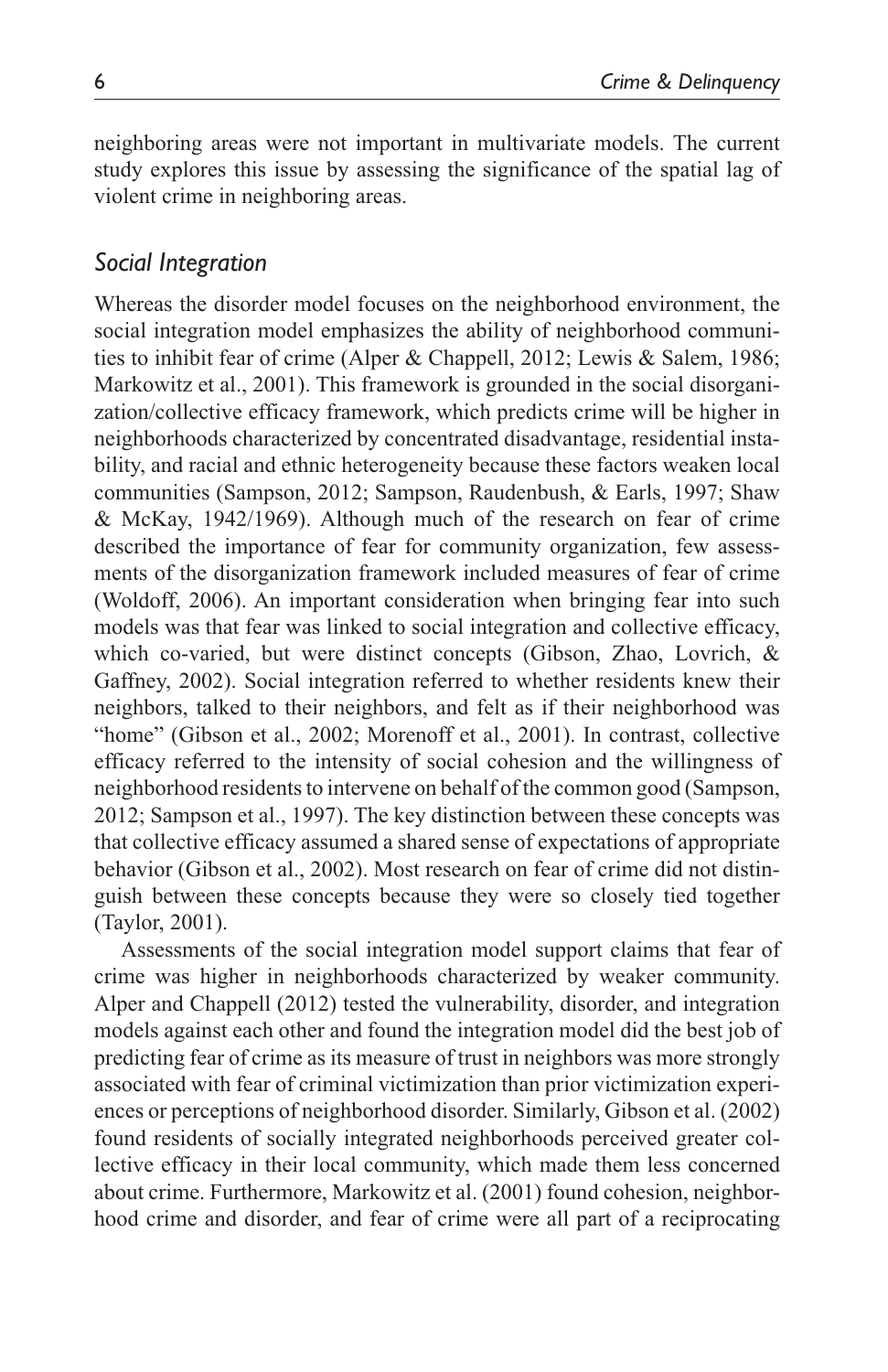cycle where cohesion was negatively associated with disorder, disorder was positively associated with fear, and fear was associated with reductions in cohesion. Taken together, the results of these studies show clear evidence of a relationship between social integration and fear, but that how integrated individuals were in the local community was also influenced by features of the neighborhoods in which they lived.

# **Current Study**

Prior research found fear of crime was associated with individual characteristics associated with vulnerability to criminal victimization and characteristics of neighborhoods in which individuals lived such as signs of social and physical disorder and the strength of the local community. Neighborhoods are not independent entities though, which means that events in adjacent areas have the potential to influence how individuals perceive their own neighborhood or nearby areas. This is especially important for research on fear of crime given that survey questions about fear of crime often asked whether individuals were concerned about criminal victimization in their neighborhood area or within one mile of their home. The current study explores this issue by assessing the importance of individual characteristics and neighborhood characteristics including neighborhood violent crime rates and the violent crime rate of nearby areas for whether individuals were afraid of criminal victimization in the area within one mile of their home.

# **East Baton Rouge Parish as a Case Study of Fear of Crime**

East Baton Rouge Parish serves as an interesting case study for fear of crime research for a few reasons. *Crime in the United States* reports released as part of the Uniform Crime Report have consistently shown violent crime rates were higher in Southern United States than other regions for more than a decade, and that Louisiana was especially violent as it featured the highest homicide rate in the United States in 2013 (Fuchs, 2013; Johnson, 2013). Furthermore, statistics released by the Uniform Crime Report indicate that Baton Rouge was one of the most violent cities in Louisiana between 2005 and 2013 as it was second only to New Orleans (Federal Bureau of Investigation, 2013). Given prior research that highlighted the importance of media for fear of crime (Chiricos et al., 1997; Jackson, 2005), such media accounts and the availability of such information about the prevalence of violent crime in Baton Rouge were likely associated with elevated levels of fear. The high rate of violent crime in Baton Rouge makes it an especially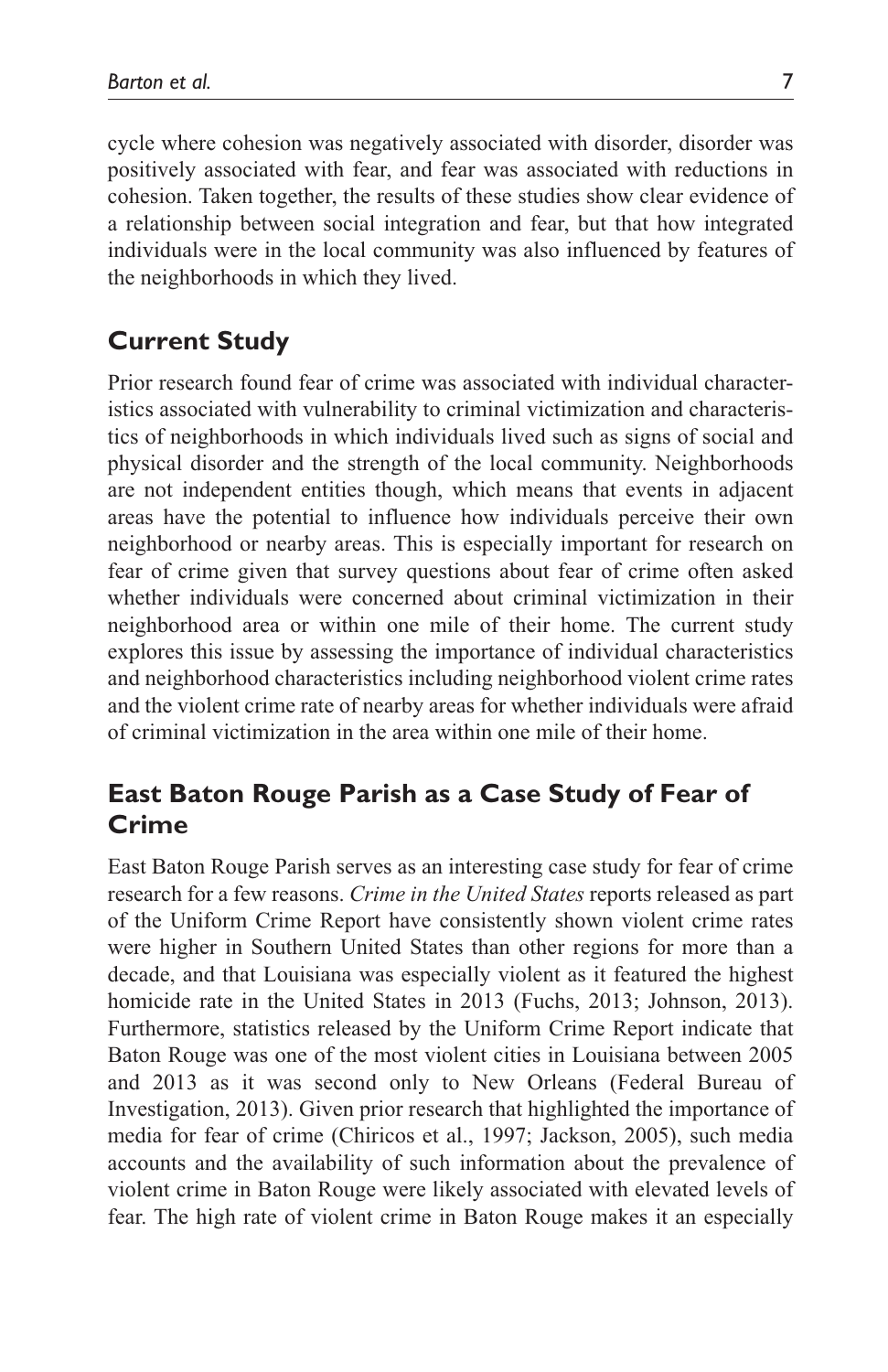interesting place to assess the predictors of fear of crime as previous research found mixed results with regard to whether local crime rates influenced how concerned individuals were about criminal victimization.

# **Analysis Strategy**

Consistent with the studies conducted by Brunton-Smith and Sturgis (2011) and Wyant (2008), the current study utilized multilevel regression with the outcome variable indicating whether respondents were concerned about walking in an area within one mile of their home at night  $(0 = no, 1)$ = *yes*). Given the dichotomous dependent variable, hierarchal generalized linear models were assessed using the PROC GLIMMIX procedure in SAS (Ene, Leighton, Blue, & Bell, 2015). The Level 1 variables assess variation in individual-level characteristics including age in years, race, sex, marital status, and trust in neighbors. The Level 2 variables assess variation in neighborhood characteristics including concentrated disadvantage, residential mobility, the crime rate of the neighborhood, and a spatial lag of violent crime in neighboring areas to assess the importance of crime in other parts of the city.

# **Data and Measures**

The current study utilizes data from three sources. Information for the dependent variable and Level 1 control variables was collected from the Baton Rouge Social Survey (BRSS), a representative survey of demographic characteristics, behaviors, and attitudes of the residents of East Baton Rouge Parish that has been conducted annually since 2000. The BRSS began asking respondents to identify the neighborhood in which they lived beginning in 2005, which facilitated the placement of respondents within census tracts. This data were weighted according to the Census tables of the joint distribution of age, gender, and race/ethnicity. Information on the characteristics of neighborhoods (census tracts) was collected from the 2008-2012 American Community Survey 5-Year data (hereafter, ACS 5-year). Neighborhood data on violent crime in the City of Baton Rouge were made available by the Baton Rouge City Police Department and East Baton Rouge Sheriff's Office and provided to the researchers by the Crime Analysis Research Division of the East Baton Rouge Sherriff's Office. Additional information on crimes reported to the Louisiana State University Police, which is an independent policing organization, was collected for the tract in which Louisiana State University was located.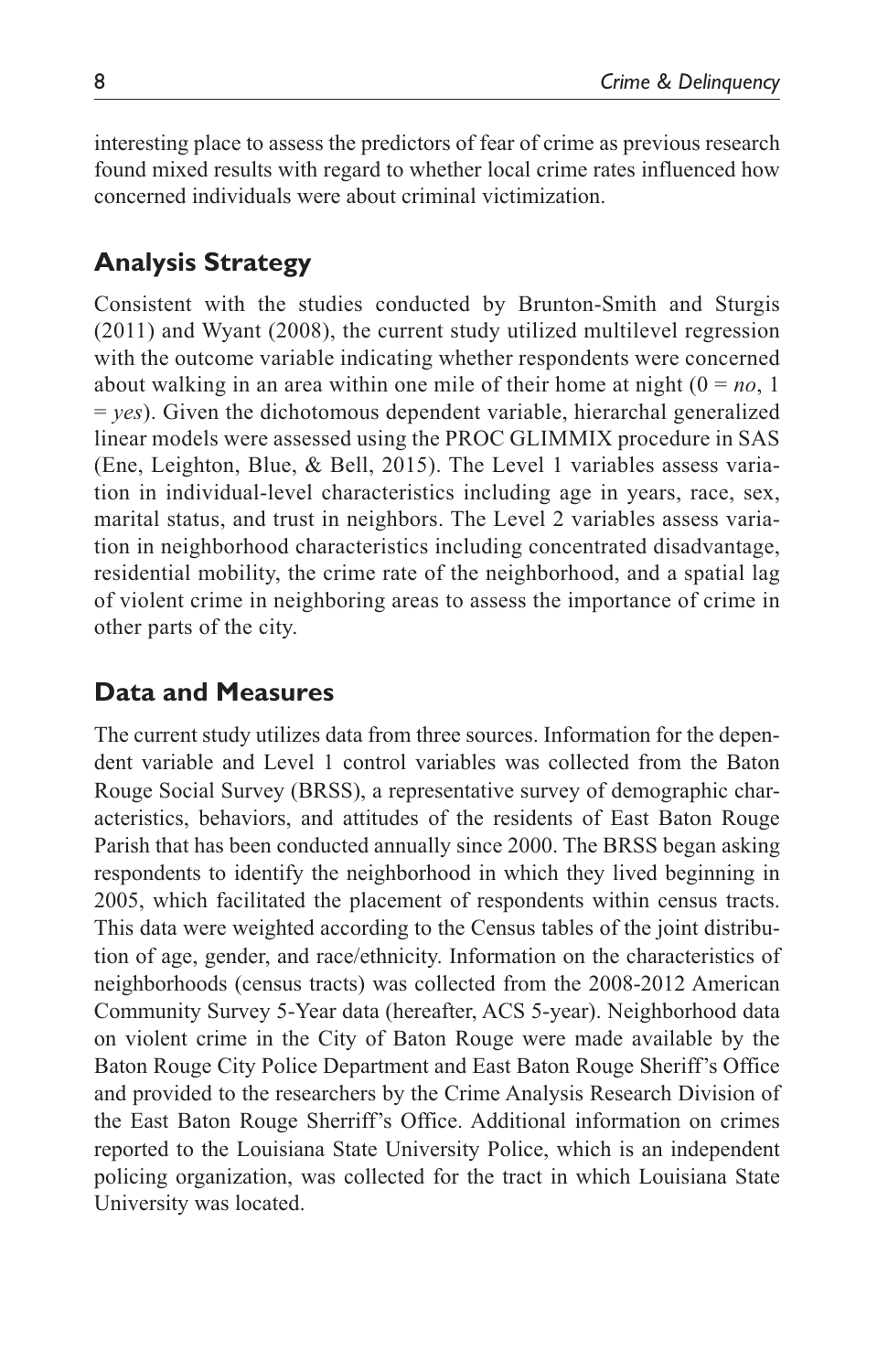|                              | M/         |        |         |         |              |       |
|------------------------------|------------|--------|---------|---------|--------------|-------|
|                              | Proportion | SD     | Minimum | Maximum | Missing      | N     |
| Dependent variable           |            |        |         |         |              |       |
| Fear of crime                | 0.504      | 0.501  | 0       |         | 41           | 2,463 |
| Level I variables            |            |        |         |         |              |       |
| Age                          | 44.91      | 17.656 | 18      | 95      | 26           | 2,478 |
| <b>Black</b>                 | 0.41       | 0.492  | 0       |         | 0            | 2,504 |
| Male                         | 0.466      | 0.498  | 0       |         | $\mathbf{2}$ | 2,502 |
| Married                      | 0.49       | 0.500  | 0       |         | 0            | 2,504 |
| Crime victim in last<br>year | 0.151      | 0.358  | 0       |         | 559          | 1,934 |
| Neighborhood trust           | 3.225      | 0.869  |         | 4       | 794          | 1,711 |
| Level 2 variables            |            |        |         |         |              |       |
| Poverty                      | 0.092      | 0.840  | $-1.07$ | 2.02    | 0            | 72    |
| Residential mobility         | 0.353      | 0.714  | $-0.49$ | 4.32    | 0            | 72    |
| Violent crime rate<br>(Log)  | 1.097      | 0.901  | $-0.79$ | 3.221   | 0            | 72    |

#### **Table 1.** Descriptive Statistics.

# *Dependent Variable*

Fear of crime has been measured in a variety of ways including whether respondents were afraid to walk in an area near their home (Dugan, 2015; Lewis & Salem, 1986; Markowitz et al., 2001) and how worried respondents were about criminal victimization for specific forms of crime (Jackson, 2004; Markowitz et al., 2001). The current study measured fear of crime through the BRSS question that asked respondents whether there was an area within one mile of their home in which they were afraid to walk alone at night. As recognized by Markowitz et al. (2001), this measure captures the emotional dimension of fear, but does not allow for the comparison of differences involving risk perception.

# *Independent Variables*

*Individual level.* The Level 1 variables were collected from the BRSS and were selected because they were highlighted by assessments of the vulnerability model as important predictors of fear of crime. Table 1 displays the descriptive statistics for these variables used in the multilevel regression analyses. Respondents' age was measured in years at the time of the interview  $(M \text{ age} = 44.91)$ . Black, sex, married, and victim were all dichotomous variables where individuals with the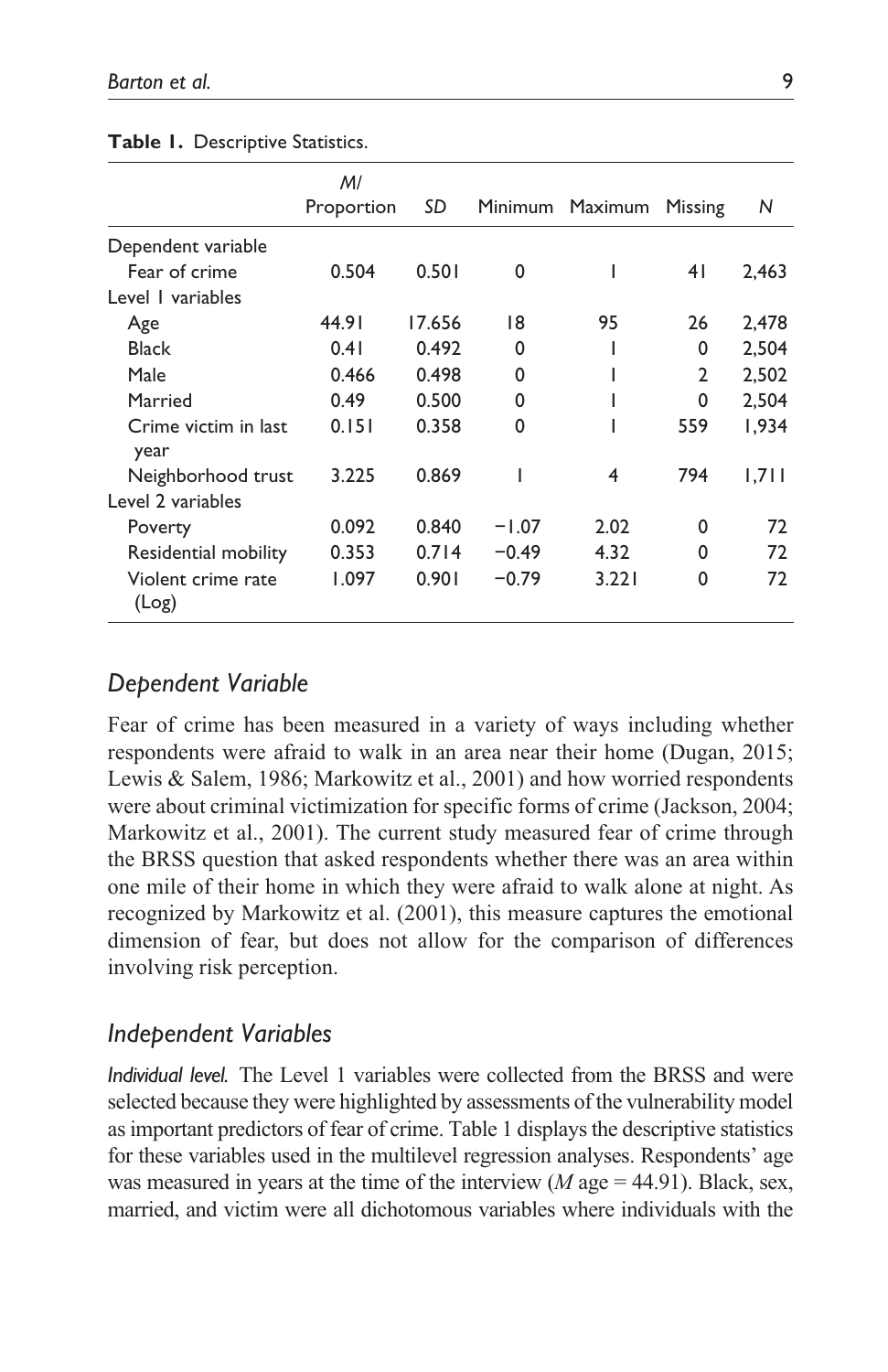identified attribute were coded 1 and all others coded 0. About 41% of the BRSS respondents were Black, about 46% were male, about 49% were married, and about 15% reported being the victim of a crime in the past year. Neighborhood trust measured how much respondents trusted their neighbors on a 4-point scale  $(1 = trust them not at all, 2 = trust them only a little, 3 = trust them some, 4 = trust$ *them a lot*). The mean value for the trust measure (3.225) indicates BRSS respondents tended to have a great deal of trust in their neighborhoods. The number of cases for the victim and neighborhood trust items is lower because these questions were not asked on the 2008 and 2009 BRSS.

*Neighborhood level.* Information on the characteristics of neighborhood populations was collected from the 2005-2009 ACS 5-year survey (Table 1). Concentrated disadvantage was measured by replicating the index developed by Sampson and colleagues (Sampson, 2012; Sampson et al., 1997) and included the percent of residents receiving public assistance, percent living below poverty, unemployment rate, percent with less than a high school education, percent female-headed households, and percent Black. Positive values indicate greater concentration of disadvantage. Residential stability was measured by the percent of homeowners who have lived in their home for at least 5 years. As identified in Table 1, about 35% of residents in the average tract had lived in their home for at least 5 years. This value was relatively low and was likely a function of the time used for the ACS 5-year data, which included the mass migration of residents from New Orleans to Baton Rouge in the wake of Hurricane Katrina.

Neighborhood crime rates were computed by aggregating the number of violent index crimes reported to Baton Rouge Police, the East Baton Rouge Sherriff's Office, and Louisiana State University Police to the tract level for each year between 2005 and 2009. The annual crime counts were then averaged before being divided by the tract population and multiplied by 1,000 to determine the rate of violent crimes per 1,000 residents for the period 2005 to 2009. Descriptive analysis indicated the computed violent crime rate was skewed, so the natural log was computed and incorporated into the models instead. The mean rate of violent crime prior to log transformation was 4.34 incidents per 1,000 residents. The logged violent crime rate more closely approximated a normal distribution.

It was important to account for spatial dependence of violent crime in the current study because the survey item used to measure the dependent variable asked respondents whether they are afraid of criminal victimization within one mile of their home, which may have included areas other than their neighborhood. The spatial dependence of fear of crime and the violent crime rate in Baton Rouge were assessed in GeoDa by analyzing the bivariate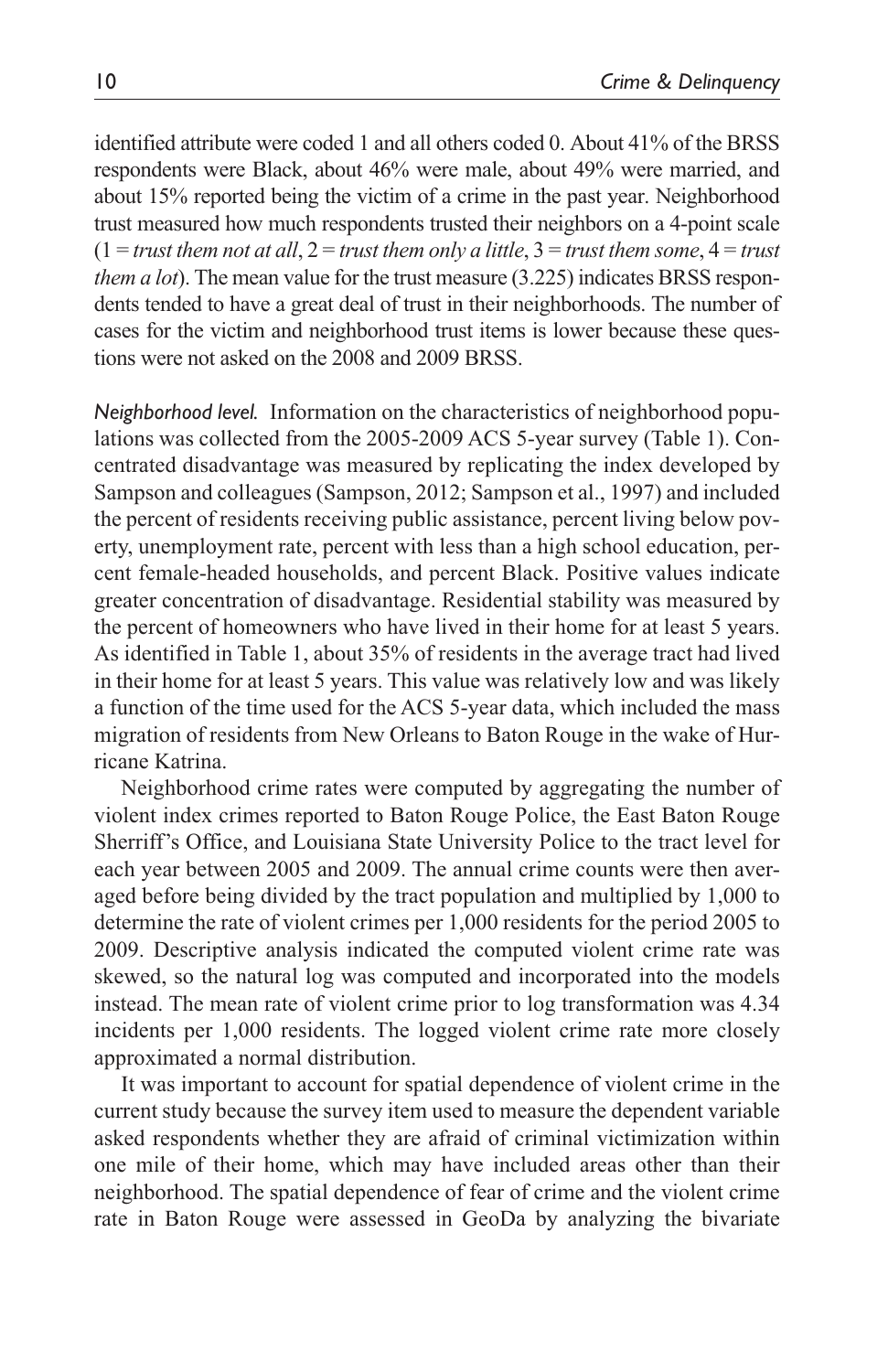| Intercept                | $0.211**$ (0.054) |
|--------------------------|-------------------|
| Variance components      |                   |
| Intraclass correlation   | 0.019             |
| Level 2 intercept        | $0.065*$ (0.028)  |
| Model fit                |                   |
| -2 Log Likelihood (-2LL) | 3,355.41          |

**Table 2.** Unconditional Multilevel Logistic Regression of Fear of Crime (Standard Error in Parentheses).

 $*_{p}$  < .05,  $*_{p}$  < .01,  $*_{p}$  < .001.

Moran's I statistic of the mean percentage of BRSS respondents in each neighborhood who reported being afraid of criminal victimization in the area within one mile of their home with the violent crime rate of each neighborhood (Anselin, 1988). The results indicated significant spatial clustering  $(0.087, p \le 0.01)$ . Spatial dependency was accounted for by creating a spatial lag of violent crime in GeoDa using a first-order queen matrix. Higher values of this measure indicate individuals were more likely to report being afraid of crime if the areas near where they lived were characterized by higher violent crime rates.

# **Results**

The results of the multilevel analyses are presented in Tables 2, 3, and 4. Results from the null model (Table 2) indicate the proportion of BRSS respondents who reported being very afraid of crime within one mile of their home varied significantly by neighborhood. The intraclass correlation 0.019 was low as it indicates that 1.9% of the observed variation in the proportion of respondents who were very afraid of criminal victimization within one mile of their home was explained by neighborhood differences. While the explained variance across neighborhoods is substantially smaller than found in previous research, it remained important to assess neighborhood-level predictors of fear of crime because the results of the Moran's I analysis described earlier and the results of the null model discussed presently both indicated significant variation in fear of crime across neighborhoods.

Model 1 (Table 3) assessed the importance of individual-level characteristics highlighted by the vulnerability hypothesis. Consistent with prior research, males were less likely to report being afraid of criminal victimization, and those victimized by crime in the past 12 months were more likely to be afraid of victimization. Age and married were not significant predictors of fear or crime in the current study. The negative coefficient for the Black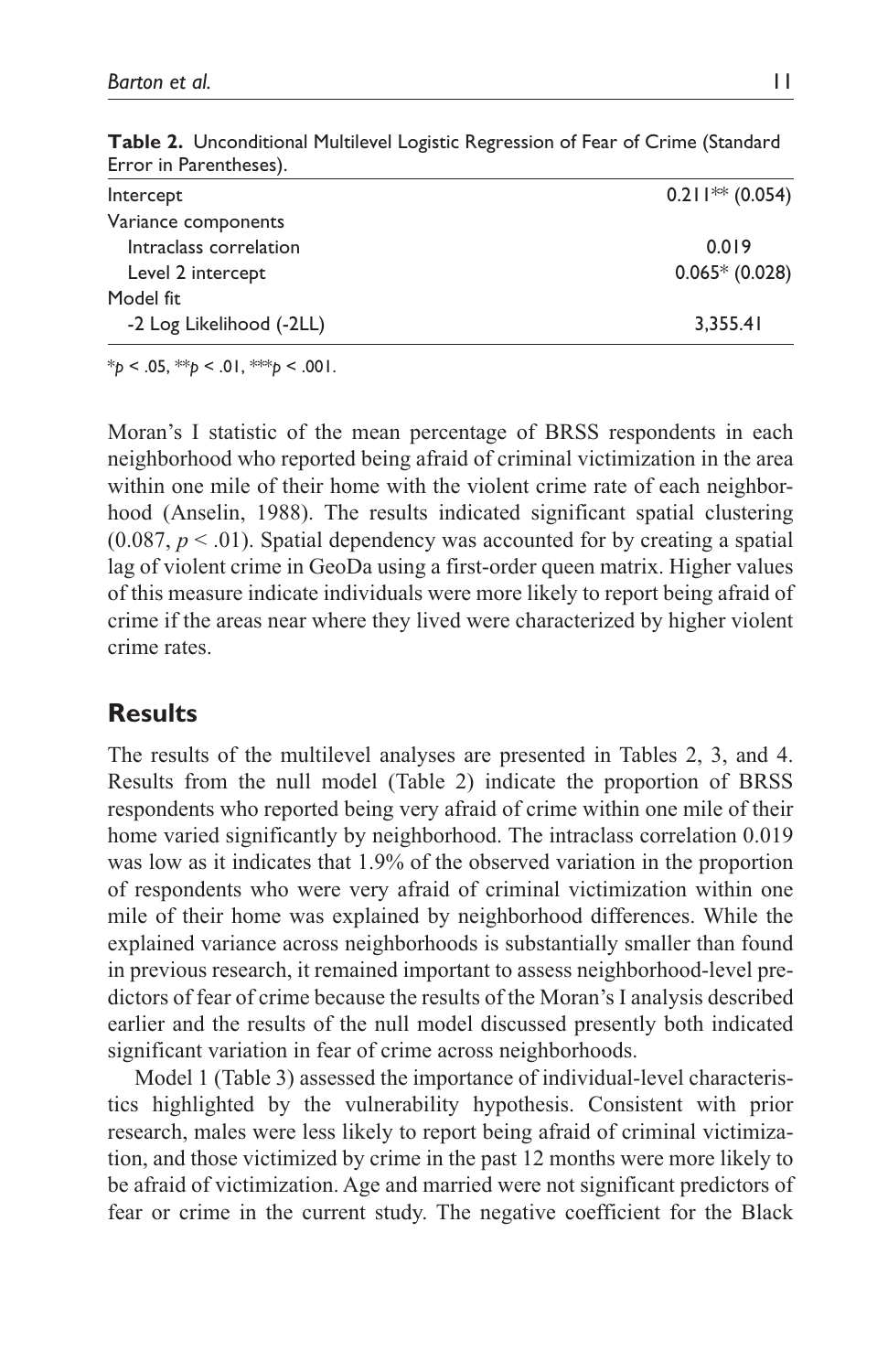|                                                                                                                                                                                                                                                                                | Model       |                          |                      |                             | Model 2         |                      |             | Model 3      |               |                 | Model 4          |                      |
|--------------------------------------------------------------------------------------------------------------------------------------------------------------------------------------------------------------------------------------------------------------------------------|-------------|--------------------------|----------------------|-----------------------------|-----------------|----------------------|-------------|--------------|---------------|-----------------|------------------|----------------------|
|                                                                                                                                                                                                                                                                                | Coefficient | 닍                        | <b>Odds</b><br>ratio | Coefficient                 | 닍               | ratio<br><b>Odds</b> | Coefficient | SE,          | ratio<br>Odds | Coefficient     | SE,              | <b>Odds</b><br>ratio |
| Intercept                                                                                                                                                                                                                                                                      | $0.190**$   | 0.061                    |                      | $\frac{1}{2}$ $\frac{1}{2}$ | 0.058           |                      | $0.182**$   | 0.058        |               | $0.178**$       | 0.061            |                      |
|                                                                                                                                                                                                                                                                                | 0.002       | 0.003                    | 1.002                | 0.002                       | 0.003           | 1.002                | 0.002       | 0.003        | 1.002         | 0.006           | 0.003            | 1.006                |
|                                                                                                                                                                                                                                                                                | $-0.649***$ | 0.144                    | 0.522                | $-0.655***$                 | 0.144           | 0.520                | $-0.651***$ | 0.145        | 0.521         | $-1.043**$      | 0.165            | 0.354                |
|                                                                                                                                                                                                                                                                                | $-1.126***$ | 0.108                    | 0.324                | $-1.122$ **                 | 0.1084          | 0.326                | $-1.124***$ | 0.108        | $0.325 -$     | $-1.132***$     | 0.116            | 0.322                |
|                                                                                                                                                                                                                                                                                | $-0.158$    | 0.104                    | 0.854                | $-0.159$                    | 0.104           | 0.853                | $-0.159$    | 0.104        |               | $0.853 - 0.136$ | 0.116            | 0.873                |
|                                                                                                                                                                                                                                                                                | $0.303*$    | 0.139                    | 1.353                | $0.303*$                    | 0.139           | 1.354                | $0.304*$    | 0.139        | 1.355         | 0.117           | 0.151            | 1.124                |
|                                                                                                                                                                                                                                                                                |             |                          |                      |                             |                 |                      |             |              |               |                 |                  |                      |
|                                                                                                                                                                                                                                                                                |             |                          |                      |                             |                 |                      |             |              |               | $-0.467***$     | 0.074            | 0.628                |
|                                                                                                                                                                                                                                                                                |             |                          |                      |                             |                 |                      | 0.004       | 0.005        | 1.000         | 0.001           | 0.006            | $-001$               |
|                                                                                                                                                                                                                                                                                |             | $\overline{\phantom{a}}$ |                      |                             |                 |                      | 0.026       | 0.084        | 1.087         | 0.149           |                  | 1.161                |
|                                                                                                                                                                                                                                                                                |             | $\overline{\phantom{a}}$ |                      | $0.137*$                    | 0.060           | 1.147                | 0.133       | 0.092        | 1.142         | 0.122           | 0.096            | 1.130                |
|                                                                                                                                                                                                                                                                                |             |                          |                      |                             |                 |                      |             |              |               |                 |                  |                      |
|                                                                                                                                                                                                                                                                                |             |                          |                      |                             |                 |                      |             |              |               |                 |                  |                      |
|                                                                                                                                                                                                                                                                                |             |                          |                      |                             |                 |                      |             |              |               |                 |                  |                      |
| components                                                                                                                                                                                                                                                                     |             |                          |                      |                             |                 |                      |             |              |               |                 |                  |                      |
| Age<br>Black<br>Male<br>Married<br>Married<br>Veime victim in last<br>Veighborhood trust<br>Poverty<br>Residential mobility<br>Resident crime<br>Spatial lag of violent<br>Cine<br>Crime<br>Variance components<br>Level-2 intercept<br>Variance components<br>2-2 Log Likelih |             | $0.067*$ (0.034)         |                      |                             | $0.062*(0.033)$ |                      |             | 0.053(0.035) |               |                 | $0.051* (0.026)$ |                      |
|                                                                                                                                                                                                                                                                                |             |                          |                      |                             |                 |                      |             |              |               |                 |                  |                      |
|                                                                                                                                                                                                                                                                                |             | 2,439.74                 |                      |                             | 2,437.09        |                      |             | 2,118.5      |               |                 | 2,436.14         |                      |
|                                                                                                                                                                                                                                                                                |             |                          |                      |                             |                 |                      |             |              |               |                 |                  |                      |

 $*p < .05, **p < .01, **p < .001.$ \**p* < .05, \*\**p* < .01, \*\*\**p* < .001.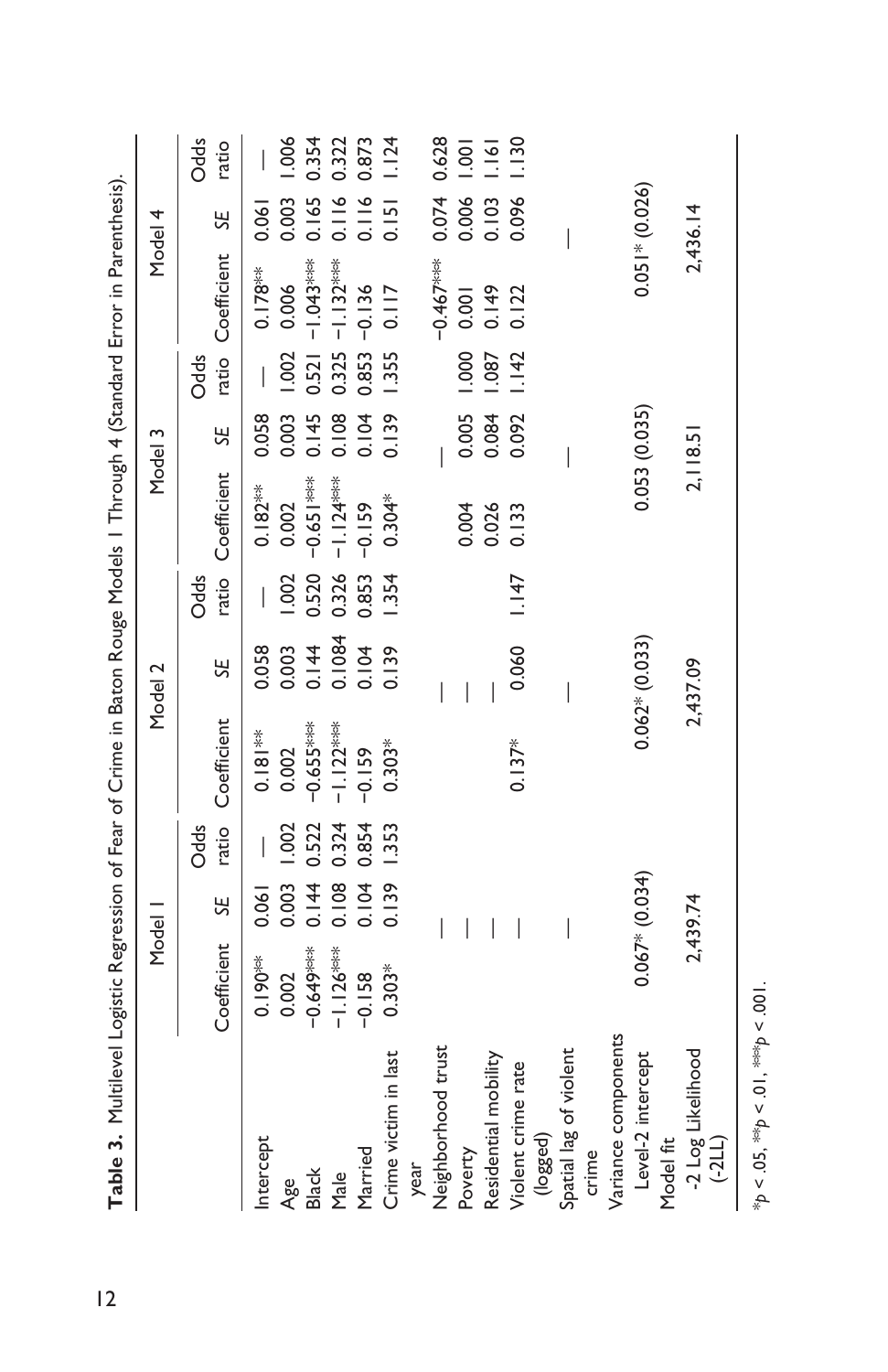| Table 4. Multilevel Logistic Regression of Fear of Crime in Baton Rouge Models 5 Through 7 (Standard Error in Parenthesis). |             |                          |            |             |                          |                |             |               |                |
|-----------------------------------------------------------------------------------------------------------------------------|-------------|--------------------------|------------|-------------|--------------------------|----------------|-------------|---------------|----------------|
|                                                                                                                             |             | Model 5                  |            |             | Model 6                  |                |             | Model 7       |                |
|                                                                                                                             | Coefficient | SE                       | Odds ratio | Coefficient | SE,                      | Odds ratio     | Coefficient | SE            | Odds ratio     |
| Intercept                                                                                                                   | $-0.002$    | 0.105                    |            | 0.008       | 0.118                    |                | 0.075       | 0.125         |                |
| Age                                                                                                                         | 0.002       | 0.003                    | 002        | 0.002       | 0.003                    | 1.002          | 0.005       | 0.003         | 80             |
| Black                                                                                                                       | $-0.654***$ | 0.145                    | 0.520      | $-0.652***$ | 0.145                    | 0.521          | $1.039***$  | 0.165         |                |
| Male                                                                                                                        | $-1.122***$ | 0.108                    | 0.326      | $-1.123***$ | 0.108                    | 0.325          | $-1.134***$ | 0.116         | 0.354<br>0.322 |
| Married                                                                                                                     | $-0.159$    | 0.104                    | 0.853      | $-0.159$    | 0.104                    | 0.853          | $-0.136$    | 0.113         | 0.873          |
| Crime victim in last year                                                                                                   | $0.303*$    | 0.139                    | 1.354      | 0.304*      | 0.139                    | 1.356          | 0.118       | 0.151         | 1.126<br>0.629 |
| Neighborhood trust                                                                                                          |             | $\overline{1}$           |            |             |                          |                | $-0.464***$ | 0.074         |                |
| Poverty                                                                                                                     |             | $\overline{\phantom{a}}$ |            | 0.001       | 0.005                    | $\overline{5}$ | 0.003       | 0.005         | 1.003          |
| Residential mobility                                                                                                        |             | $\overline{\phantom{a}}$ |            | 0.081       | 0.093                    | .085           | 0.135       | 0.101         | $\frac{45}{1}$ |
| Violent crime rate (logged)                                                                                                 |             |                          |            |             |                          |                |             |               |                |
| Spatial lag of violent crime                                                                                                | $0.209*$    | 0.097                    | 1.233      | $0.199 +$   | 0.116                    | .220           | 0.119       | 0.124         | 1.126          |
| Variance components                                                                                                         |             |                          |            |             |                          |                |             |               |                |
| Level 2 intercept                                                                                                           |             | $0.445 \uparrow (0.031)$ |            |             | $0.443 \uparrow (0.031)$ |                |             | 0.043 (0.034) |                |
| Model fit                                                                                                                   |             |                          |            |             |                          |                |             |               |                |
| -2 Log Likelihood (-2LL)                                                                                                    |             | 2,435.48                 |            |             | 2,434.33                 |                |             | 2,115.15      |                |
|                                                                                                                             |             |                          |            |             |                          |                |             |               |                |

 $^{\dagger}p < 10.^{\ast}p < .05.^{\ast\ast\ast}p < .01.^{\ast\ast\ast\ast\ast}p < .001$ †*p* < .10. \**p* < .05. \*\**p* < .01. \*\*\**p* < .001.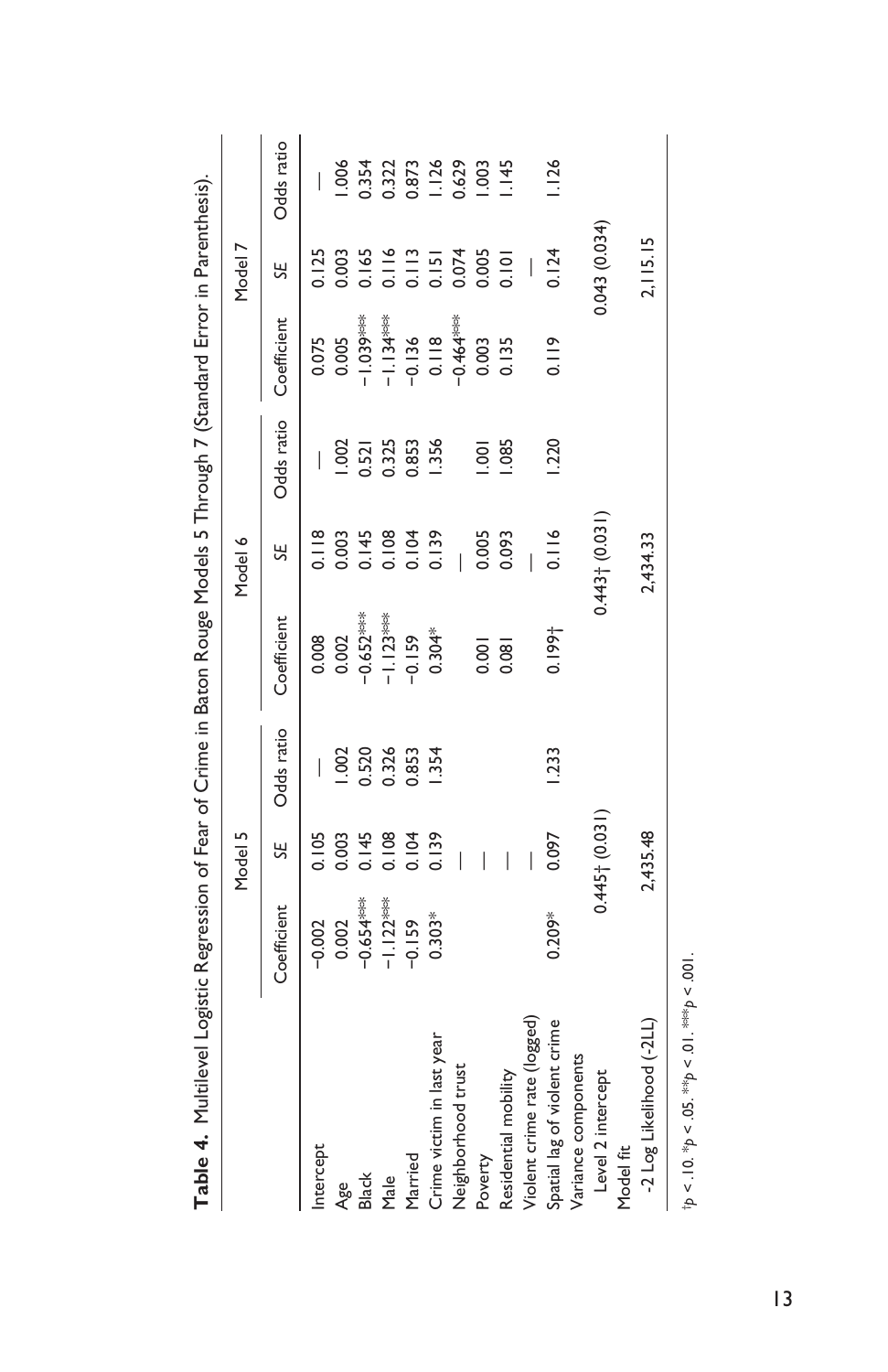variable is worth noting because this contradicts prior research that fear of crime was higher among racial and ethnic minorities (Brunton-Smith & Sturgis, 2011; Day, 1999; Snedker, 2015). While the finding that Blacks were less afraid of crime was contradictory to what was expected, research by Brunton-Smith and Sturgis (2011) suggests whether racial and ethnic minorities were more fearful of crime was a function of the neighborhoods in which they lived. Indeed, results highlighting the importance of trust in one's neighbors for fear of crime in the proceeding section support this suggestion.

The results in Model 2 indicate that even after controlling for individual characteristics associated with vulnerability, individuals who resided in higher crime neighborhoods were more likely to report being afraid of criminal victimization. The influence of neighborhood violent crimes disappears in Model 3, which controlled for other neighborhood-level characteristics. This was likely a function of the spatial concentration of poverty and violent crime in particular parts of the city but could also be a function of neighborhood trust as results in Model 4 show that individuals who reported more trust in their neighbors were less likely to report being afraid of crime even after controlling for individual- and neighborhood-level predictors.

Much of the survey research on fear of crime asked individuals whether they were afraid of criminal victimization near their home, which implied a spatial component that was underexplored in research to date. Model 5 (Table 4) regressed fear of crime on the individual characteristics associated with vulnerability and a spatial lag of violent crime. The positive coefficient for the spatial lag (0.209\*) shows that individuals were more likely to report being afraid of crime if they lived in a neighborhood that bordered areas characterized by higher rates of violent crime. Of more interest, however, is that the influence of the spatial lag of violent crime maintained at least marginal significance (0.199†) after controlling for the characteristics of the neighborhoods in which respondents lived.1 Model 7 included the neighborhood trust measure and shows that the influence of crime rates in neighboring areas failed to reach significance after neighborhood trust was controlled. Together, the results suggest that individuals may be more concerned about crime in other neighborhoods than their own due to decreased familiarity.

# **Discussion and Conclusion**

This study advances research on fear of crime by assessing the importance of the violent crime rate within an individual's neighborhood as well as the violent crime rates of surrounding neighborhoods. Assessing the importance of the spatial distribution of violent crime was important because survey items about fear of crime often asked whether individuals were afraid of criminal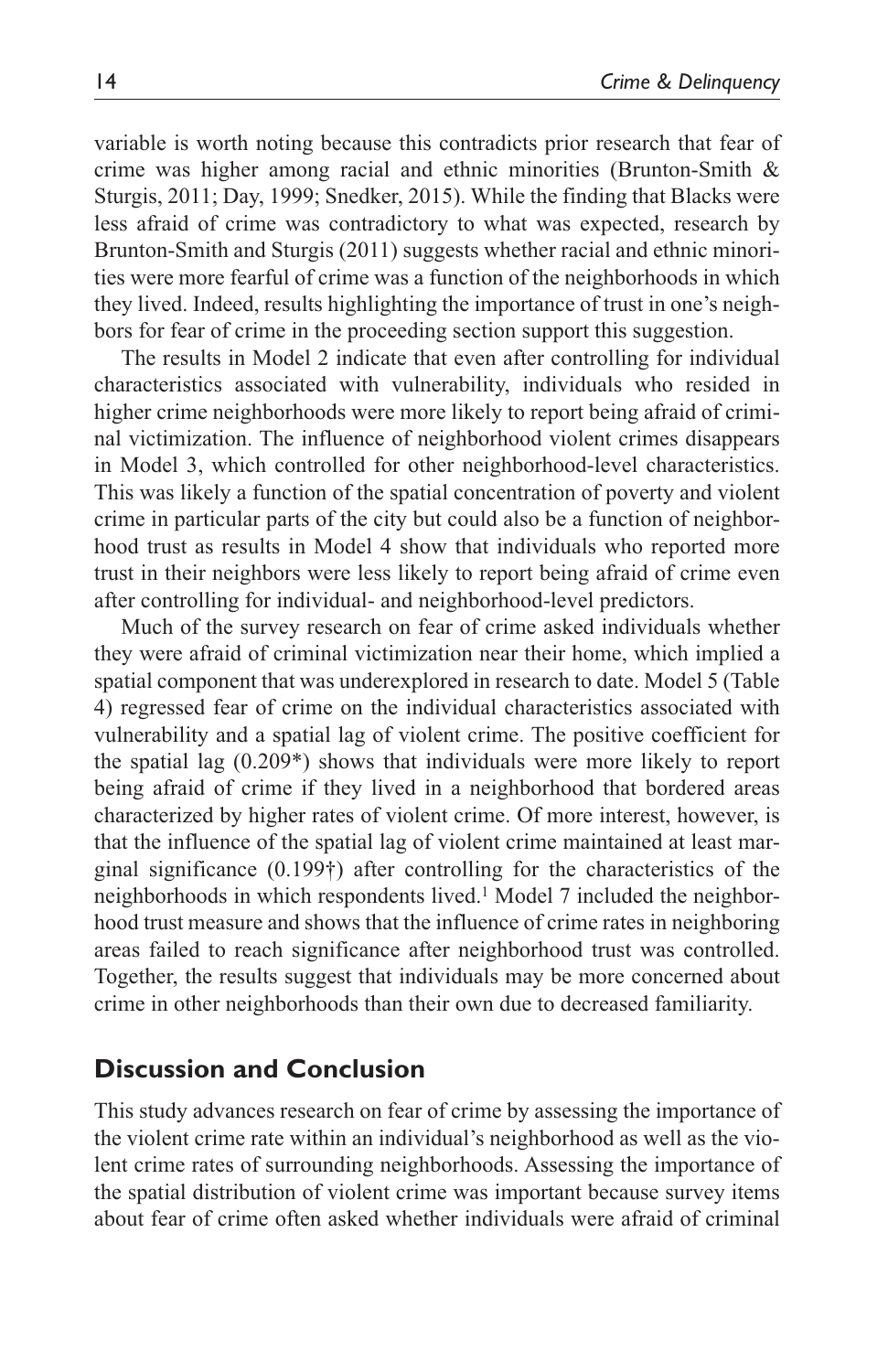victimization within one mile of their home, which may include areas other than their neighborhood. Two key findings stand out. First, the results indicate neighborhood variation in violent crime within one's home neighborhood and in neighboring areas was a significant predictor of fear of crime, but this influence was limited. Second, neighborhood predictors of fear of crime more generally were less predictive of fear of crime than the amount of trust respondents had in their neighbors.

Similar to Brunton-Smith and Sturgis (2011) and Kruger et al. (2007), the current study found respondents who lived in higher crime neighborhoods were more likely to be afraid of criminal victimization. This makes sense as individuals living in higher neighborhoods were at greater risk of criminal victimization and were therefore more likely to be concerned about victimization. That the influence of neighborhood violent crime rates on fear of crime disappeared after controlling for other neighborhood characteristics was not without precedent as previous research suggested that it may be difficult to determine whether individuals were fearful of criminal victimization due to the amount of crime in their neighborhood or whether their fear was symbolic of non-crime-related neighborhood issues such as the prevalence of signs of incivilities or the acceptance of neighborhood street culture (Bursik & Grasmick, 1993; Lewis & Maxfield, 1980; McNeeley & Yuan, 2016).

The analyses that incorporated a spatial lag of violent crime partially teased out the relationship of neighborhood violent crime rates on fear of crime. Similar to the main effect of neighborhood violent crime, the coefficient for the spatial lag of violent crime was positive, which indicates individuals who lived near higher crime neighborhoods were more likely to be afraid of crime. The importance of the spatial lag of neighborhood violent crime declined in substance and significance after controlling for characteristic of the respondents' neighborhoods. This suggests that respondents were likely aware of the amount of violence in areas near their home, but that they were more concerned with their immediate surroundings.

The second key finding of the current study was in relation to the importance of neighborhood trust for fear of crime. Specifically, the current study found individuals who were more socially integrated, as measured by intensity of trust in one's neighbors, were less likely to report being afraid of crime even after controlling for an array of individual and neighborhood characteristics highlighted by the vulnerability and disorder models, respectively. This makes sense given the support for the integration model found in recent research that found residents of higher crime neighborhoods may be less likely to perceive their neighborhood as unsafe if they have a high degree of trust in their neighbors (Alper & Chappell, 2012; Gibson et al., 2002; McNeeley & Yuan, 2016). This also supports Doran and Lee's (2005)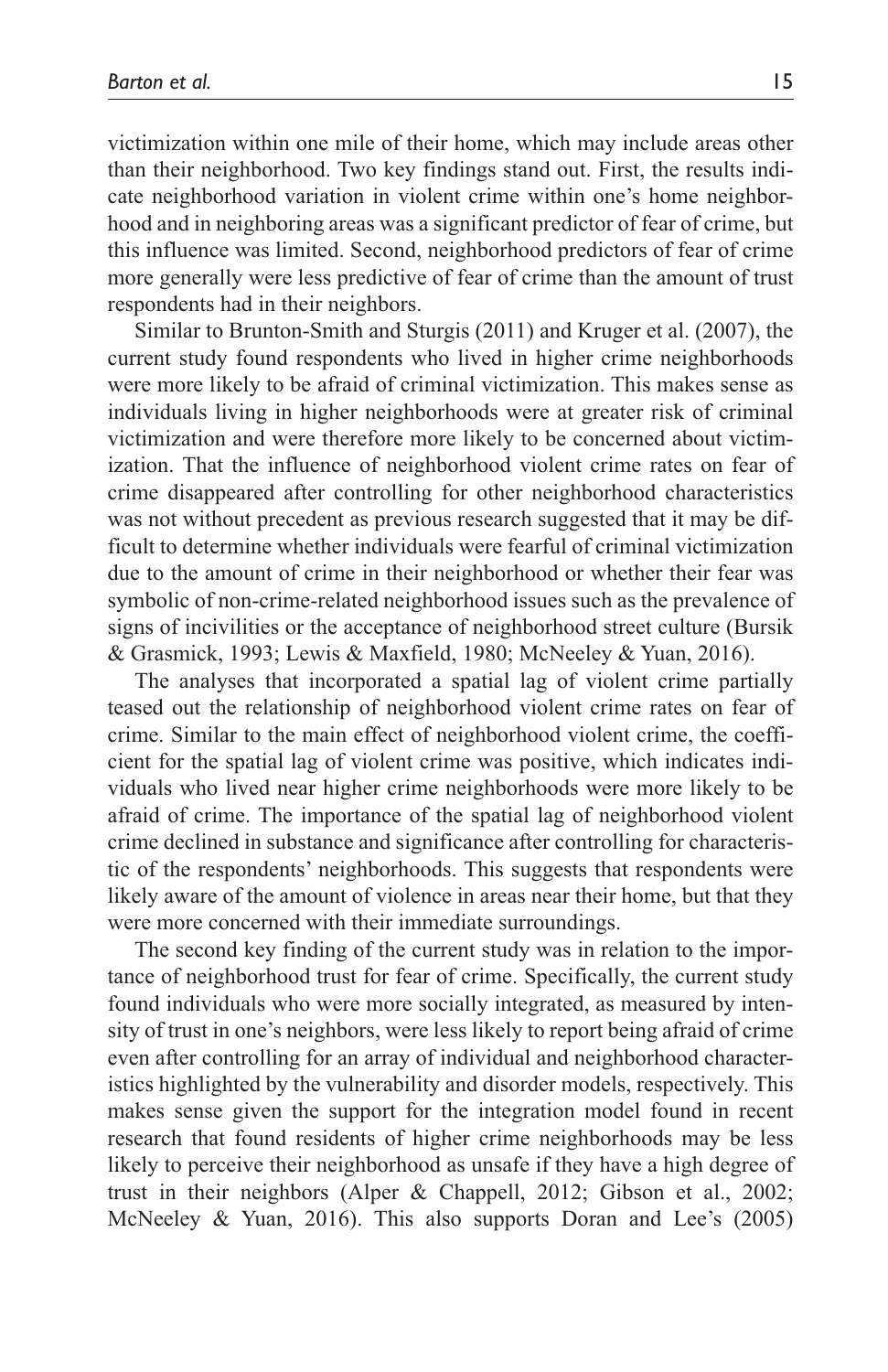suggestion that strategies aimed at reducing fear of crime should focus on improving the strength of local communities over or in addition to improvements to neighborhood environments.

While the current study makes important contributions to research on fear of crime, it suffered from a few of limitations that future research should improve upon. Similar to the analyses conducted by Wyant (2008), the primary limitation of the current study was related to the modifiable areal unit problem as the spatial lag of violent crime was created at the neighborhood level and likely included areas well outside of the one-mile radius reference asked about in the BRSS question about fear of crime. The current study was also unable to incorporate measures of physical disorder, as the BRSS did not ask questions about perceptions of neighborhood quality, which was found to be a strong predictor of fear of crime in previous studies (Covington & Taylor, 1991; Snedker, 2015). In addition, the data used in the current study pooled survey and crime data for the period 2005-2009, during which time, a number of important events occurred that potentially influenced how concerned the residents of Baton Rouge were about crime. For example, Thomas (2007) highlighted the importance of rumors about criminal activity in Baton Rouge that arose during the influx of residents from New Orleans in wake of Hurricane Katrina.

Overall, the results of the current study indicate neighborhood factors were important for determining how concerned individuals were about criminal victimization, but the importance of these factors was overshadowed by the amount of trust individuals had in their neighbors. A substantial body of research has found that features of neighborhood community such as trust can mediate the association of neighborhood characteristics with violent crime, but a much smaller amount of research has assessed the importance of the strength of local community for fear of crime. The results of the current study suggest neighborhood communities may play a similar role in the reduction of fear of crime as was reported by Sampson and colleagues (Sampson, 2012; Sampson et al., 1997) for reductions in actual crime as residents of neighborhoods who were more trusting of their neighbors were less fearful of crime in their home neighborhood or in other parts of the city. Therefore, efforts should be undertaken to proactively encourage cohesion and trust among neighborhood residents, as this will improve the quality of life by encouraging a greater sense of safety and security in the neighborhood. Such efforts should result in decreased fear of crime, which in turn could potentially result in reduced crime in the future, as neighborhood residents may feel more empowered to engage in informal means of social control.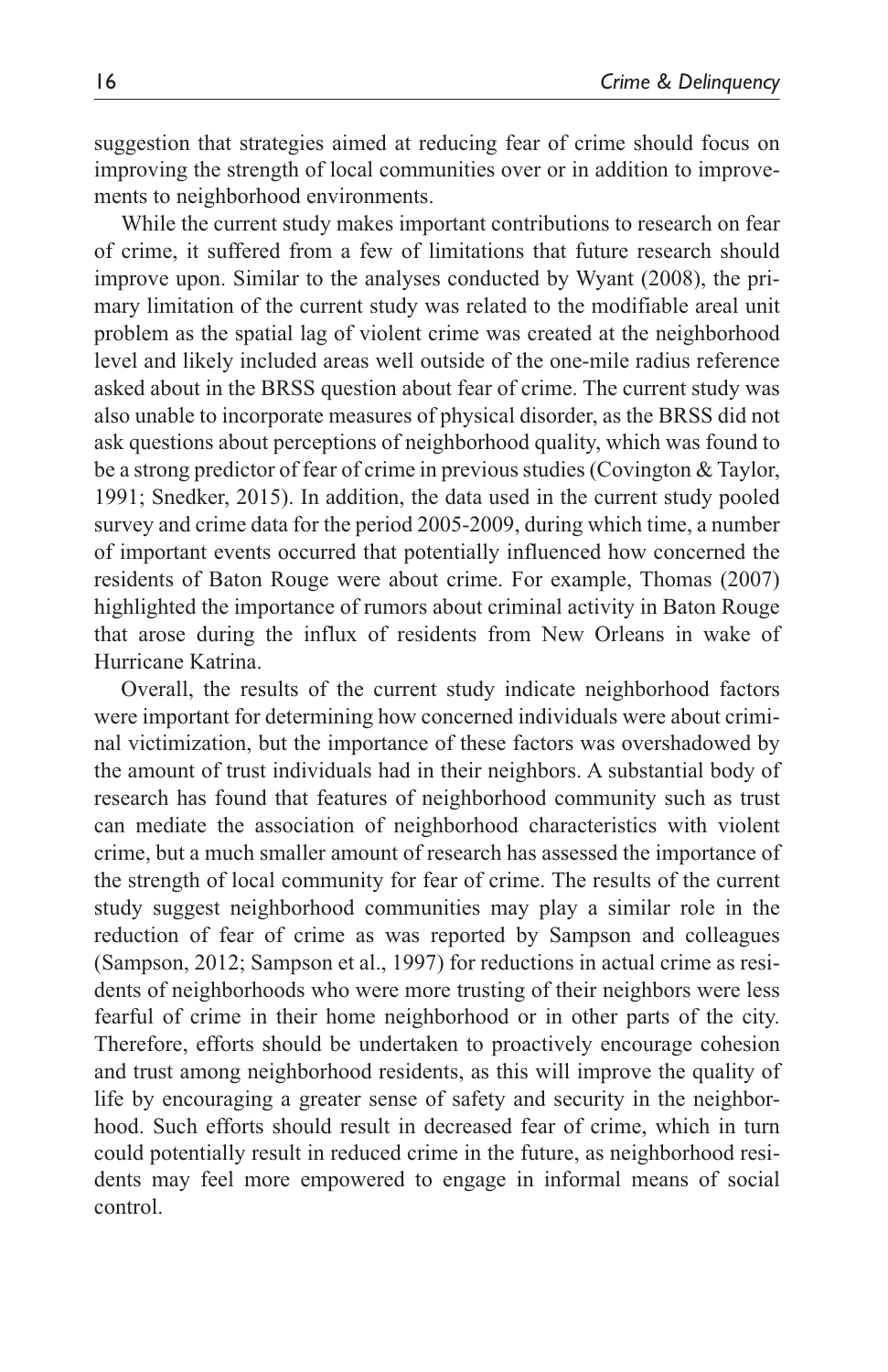### **Acknowledgments**

Thank you to Joseph Gibbons, Sam Stroope, Matt Valasik, and the anonymous reviewers at *Crime & Delinquency* for the helpful feedback.

### **Declaration of Conflicting Interests**

The author(s) declared no potential conflicts of interest with respect to the research, authorship, and/or publication of this article.

### **Funding**

The author(s) received no financial support for the research, authorship, and/or publication of this article.

### **Note**

1. The simultaneous importance of the violent crime rate of respondents' neighborhoods and the spatial lag was not assessed due to multicollinearity. The results of this model are available upon request.

### **References**

- Alper, M., & Chappell, A. T. (2012). Untangling fear of crime: A multi-theoretical approach to examining the causes of crime-specific fear. *Sociological Spectrum*, *32*, 346-363.
- Anselin, L. (1988). *Spatial econometrics: Methods and models*. Dordrecht, The Netherlands: Kluwer Academic.
- Brunton-Smith, I., & Sturgis, P. (2011). Do neighborhoods generate fear of crime? An empirical test using the British crime survey. *Criminology*, *49*, 331-369.
- Bursik, R. J., & Grasmick, H. G. (1993). *Neighborhoods and crime*. Lanham, MD: Lexington Books.
- Carvalho, I., & Lewis, D. A. (2003). Beyond community: Reactions to crime and disorder among inner-city residents. *Criminology*, *41*, 779-812.
- Chiricos, T., Hogan, M., & Gertz, M. (1997). Racial composition of neighborhood and fear of crime. *Criminology*, *35*, 107-131.
- Cossman, J. S., & Rader, N. E. (2011). Fear of crime and personal vulnerability: Examining self-reported health. *Sociological Spectrum*, *31*, 141-162.
- Covington, J., & Taylor, R. B. (1991). Fear of crime in urban residential neighborhoods: Implications of between- and within-neighborhood sources for current models. *Sociological Quarterly*, *32*, 231-249.
- Day, K. (1999). Embassies and sanctuaries: Women's experiences of race and fear in public space. *Environment and Planning D*, *17*, 307-328.
- Doran, B. J., & Lees, B. G. (2005). Investigating the spatiotemporal links between disorder, crime, and the fear of crime. *The Professional Geographer*, *57*, 1-12.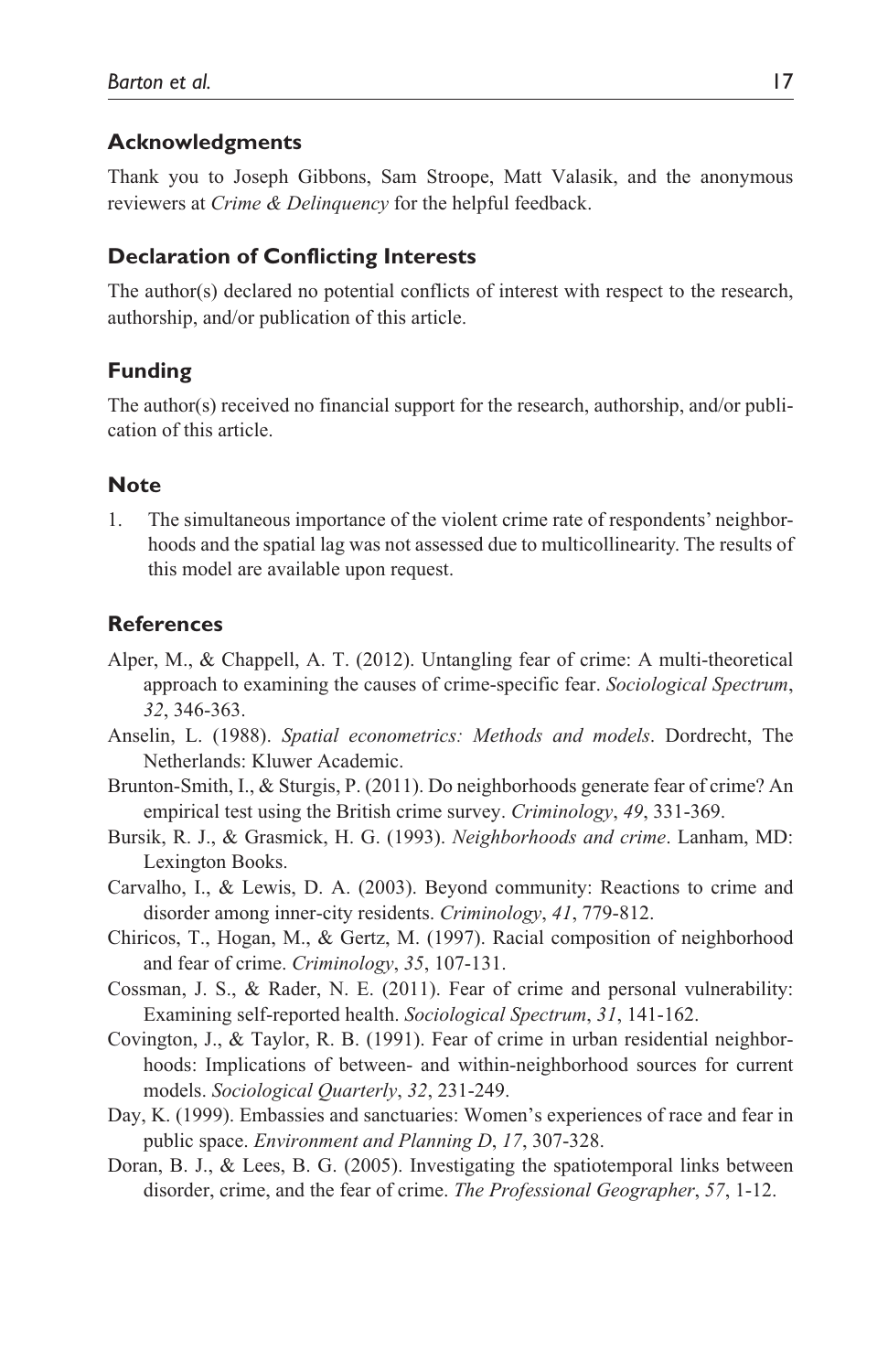- Dugan, A. (2015). *About half of U.S. adults say local crime is on the rise*. Retrieved from [http://www.gallup.com/poll/186353/half-adults-say-local-crime-rise.aspx?g\\_](http://www.gallup.com/poll/186353/half-adults-say-local-crime-rise.aspx?g_source=position2&;g_medium=related&g_campaign=tiles) [source=position2&;g\\_medium=related&g\\_campaign=tiles](http://www.gallup.com/poll/186353/half-adults-say-local-crime-rise.aspx?g_source=position2&;g_medium=related&g_campaign=tiles)
- Ene, M., Leighton, E. A., Blue, G. L., & Bell, B. A. (2015). Multilevel models for categorical data using SAS® PROC GLIMMIX: The basics. *SAS Global Forum 2015 Proceedings*. Retrieved from [http://support.sas.com/resources/papers/pro](http://support.sas.com/resources/papers/proceedings15/3430-2015.pdf)[ceedings15/3430-2015.pdf](http://support.sas.com/resources/papers/proceedings15/3430-2015.pdf)
- Federal Bureau of Investigation. (2013). *Crime in the U.S*. Retrieved from [https://](https://www.fbi.gov/about-us/cjis/ucr/crime-in-the-u.s) [www.fbi.gov/about-us/cjis/ucr/crime-in-the-u.s](https://www.fbi.gov/about-us/cjis/ucr/crime-in-the-u.s)
- Ferraro, K. F. (1995). *Fear of crime: Interpreting victimization risk*. Albany: State University of New York Press.
- Franklin, C. A., & Franklin, T. W. (2009). Predicting fear of crime: Considering differences across gender. *Feminist Criminology*, *4*, 83-106.
- Fuchs, E. (2013). *Why Louisiana is the murder capital of America*. Retrieved from [http://www.businessinsider.com/why-is-the-murder-rate-high-in-louisiana-](http://www.businessinsider.com/why-is-the-murder-rate-high-in-louisiana-2013-9#ixzz3E0CxCOK9)[2013-9#ixzz3E0CxCOK9](http://www.businessinsider.com/why-is-the-murder-rate-high-in-louisiana-2013-9#ixzz3E0CxCOK9)
- Garcia, R. M., Taylor, R. B., & Lawton, B. A. (2007). Impacts of violent crime and neighborhood structure on trusting your neighbors. *Justice Quarterly*, *24*, 679-704.
- Gibson, C. L., Zhao, J., Lovrich, N. P., & Gaffney, M. J. (2002). Social integration, individual perceptions of collective efficacy, and fear of crime in three cities. *Justice Quarterly*, *19*, 537-564.
- Gubrium, J. F. (1974). Victimization in old age: Available evidence and three hypotheses. *Crime & Delinquency*, *20*, 245-250.
- Hinkle, J., & Weisburd, D. (2008). The irony of broken windows policing: A microplace study of the relationship between disorder, focused police crackdowns and fear of crime. *Journal of Criminal Justice*, *36*, 503-512.
- Jackson, J. (2004). Experience and expression: Social and cultural significance in the fear of crime. *The British Journal of Criminology*, *44*, 946-966.
- Jackson, J. (2005). Validating new measures of the fear of crime. *International Journal of Social Research Methodology*, *8*, 297-315.
- Johnson, M. (2013). *Chicago not actually "murder capital" of, well, anything*. Retrieved from [http://chicago.cbslocal.com/2013/09/26/chicago-not-actually](http://chicago.cbslocal.com/2013/09/26/chicago-not-actually-murder-capital-of-well-anything/)[murder-capital-of-well-anything/](http://chicago.cbslocal.com/2013/09/26/chicago-not-actually-murder-capital-of-well-anything/)
- Kelling, G. L., & Coles, C. M. (1996). *Fixing broken windows: Restoring order and reducing crime in our communities*. New York, NY: Touchstone.
- Kruger, D. J., Hutchinson, P., Monroe, M. G., Reischl, T., & Morrel-Samuels, S. (2007). Assault injury rates, social capital, and fear of neighborhood crime. *Journal of Community Psychology*, *35*, 483-498.
- Lewis, D. A., & Maxfield, M. G. (1980). Fear in the neighborhoods: An investigation of the impact of crime. *Journal of Research in Crime & Delinquency*, *17*, 160-189.
- Lewis, D. A., & Salem, G. (1986). *Fear of crime: Incivility and the production of a social problem*. New Brunswick, NJ: Transaction Books.
- Markowitz, F. E., Bellair, P. E., Liska, A. E., & Liu, J. (2001). Extending social disorganization theory: Modeling the relationships between cohesion, disorder, and fear. *Criminology*, *39*, 293-320.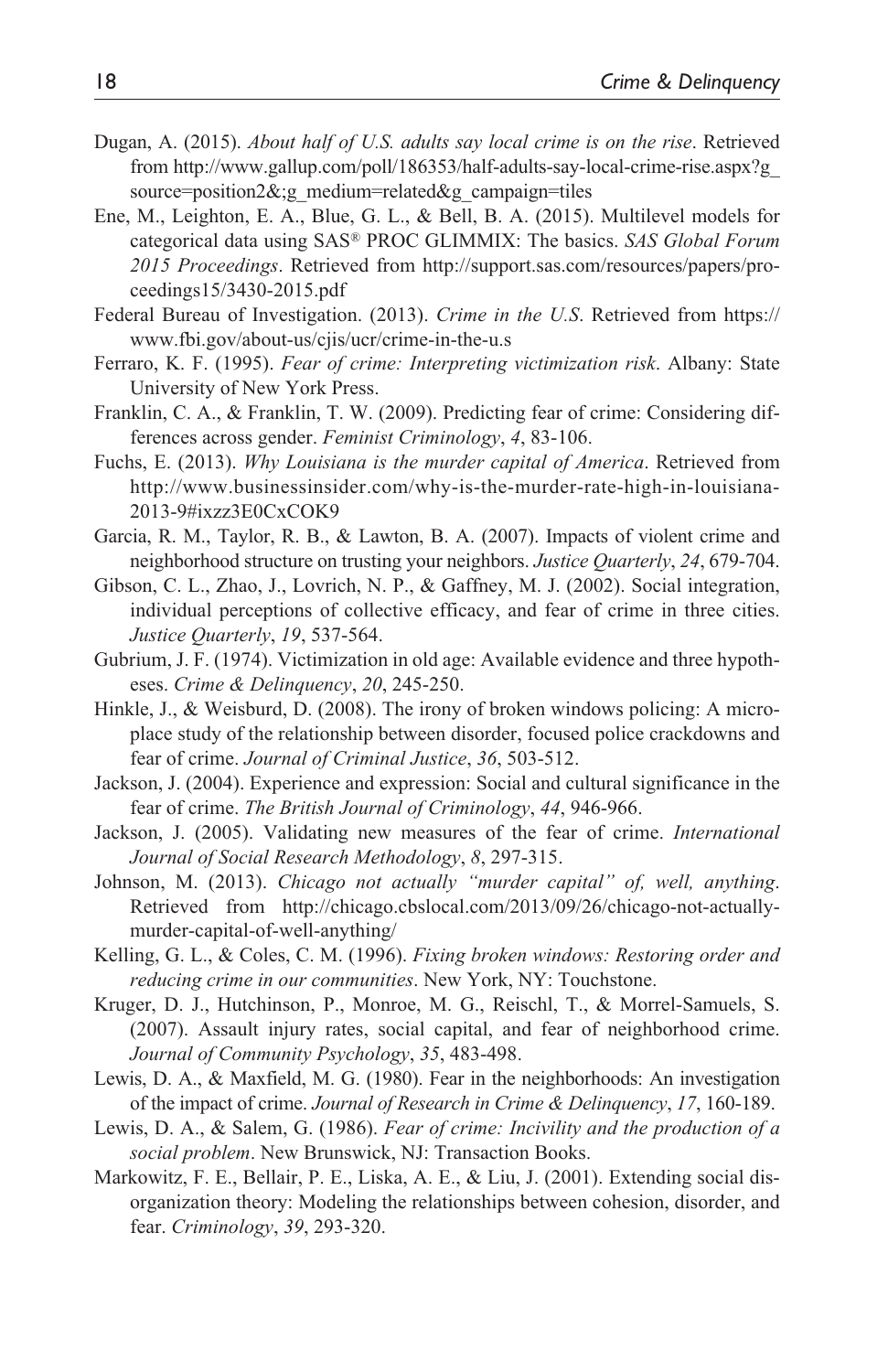- McGarrell, E. F., Giacomazzi, A. L., & Thurman, Q. C. (1997). Neighborhood disorder, integration, and the fear of crime. *Justice Quarterly*, *14*, 479-500.
- Mcneeley, S., & Yuan, Y. (2016). A multilevel examination of the code of the street's relationship with fear of crime. *Crime & Delinquency*. Advance online publication. doi:10.1177/0011128715624930
- Mirrlees-Black, C., Budd, T., Partridge, S., & Mayhew, P. (1998). *The 1998 British Crime Survey, Home Office Statistical Bulletin 21/98*. London, England: Home Office.
- Morenoff, J.D., Sampson, R. J., & Raudenbush, S. W. (2001). "Neighborood Inequality, Collective Efficacy, and the Spatial Dynamics of Urban Violence." *Criminology*, *39*, 517-559.
- Pain, R. (2001). Gender, race, age and fear in the city. *Urban Studies*, *38*, 899-913.
- Pain, R., MacFarlane, R., Turner, K., & Gill, S. (2006). "When, where, if, and but": Qualifying GIS and the effect of streetlighting on crime and fear. *Environment and Planning A*, *38*, 2055-2074.
- Reid, L. W., & Konrad, M. (2004). The gender gap in fear: Assessing the interactive effects of gender and perceived risk on fear of crime. *Sociological Spectrum*, *24*, 399-425.
- Rosenfeld, R., Fornango, R., & Rengifo, A. F. (2007). The impact of order-maintenance policing on New York city homicide and robbery rates: 1988-2001. *Criminology*, *45*, 355-384.
- Rountree, P. W., Land, K. C., & Miethe, T. D. (1994). Macro-micro integration in the study of victimization: A hierarchical logistic model analysis across Seattle neighborhoods. *Criminology*, *32*, 387-413.
- Sampson, R. J. (2012). *Great American city: Chicago and the enduring neighborhood effect*. Chicago, IL: The University of Chicago Press.
- Sampson, R. J., & Raudenbush, S. W. (1999). Systematic social observation of public spaces: A new look at disorder in urban neighborhoods. *The American Journal of Sociology*, *105*, 603-651.
- Sampson, R. J., Raudenbush, S. W., & Earls, F. (1997). Neighborhoods and violent crime: A multilevel study of collective efficacy. *Science*, *277*, 918-924.
- Schafer, J. A., Huebner, B. M., & Bynum, T. S. (2006). Fear of crime and criminal victimization: Gender-based contrasts. *Journal of Criminal Justice*, *34*, 285-301.
- Shaw, C. R., & McKay, H. D. (1969). *Juvenile delinquency and urban areas*. Chicago, IL: The University of Chicago Press. (Original work published 1942)
- Skogan, W. G. (1990). *Disorder and decline: Crime and the spiral of decay in American neighborhoods*. New York, NY: The Free Press.
- Snedker, K. A. (2015). Neighborhood conditions and fear of crime: A reconsideration of sex differences. *Crime & Delinquency*, *61*, 45-70.
- Sutton, R. M., & Farrall, S. (2005). Gender, socially desirable responding and the fear of crime: Are women really more anxious about crime? *The British Journal of Criminology*, *45*, 212-224.
- Taylor, R. B. (2001). *Breaking away from broken windows: Baltimore neighborhoods and the nationwide fight against crime, grime, fear, and decline*. Boulder, CO: Westview Press.